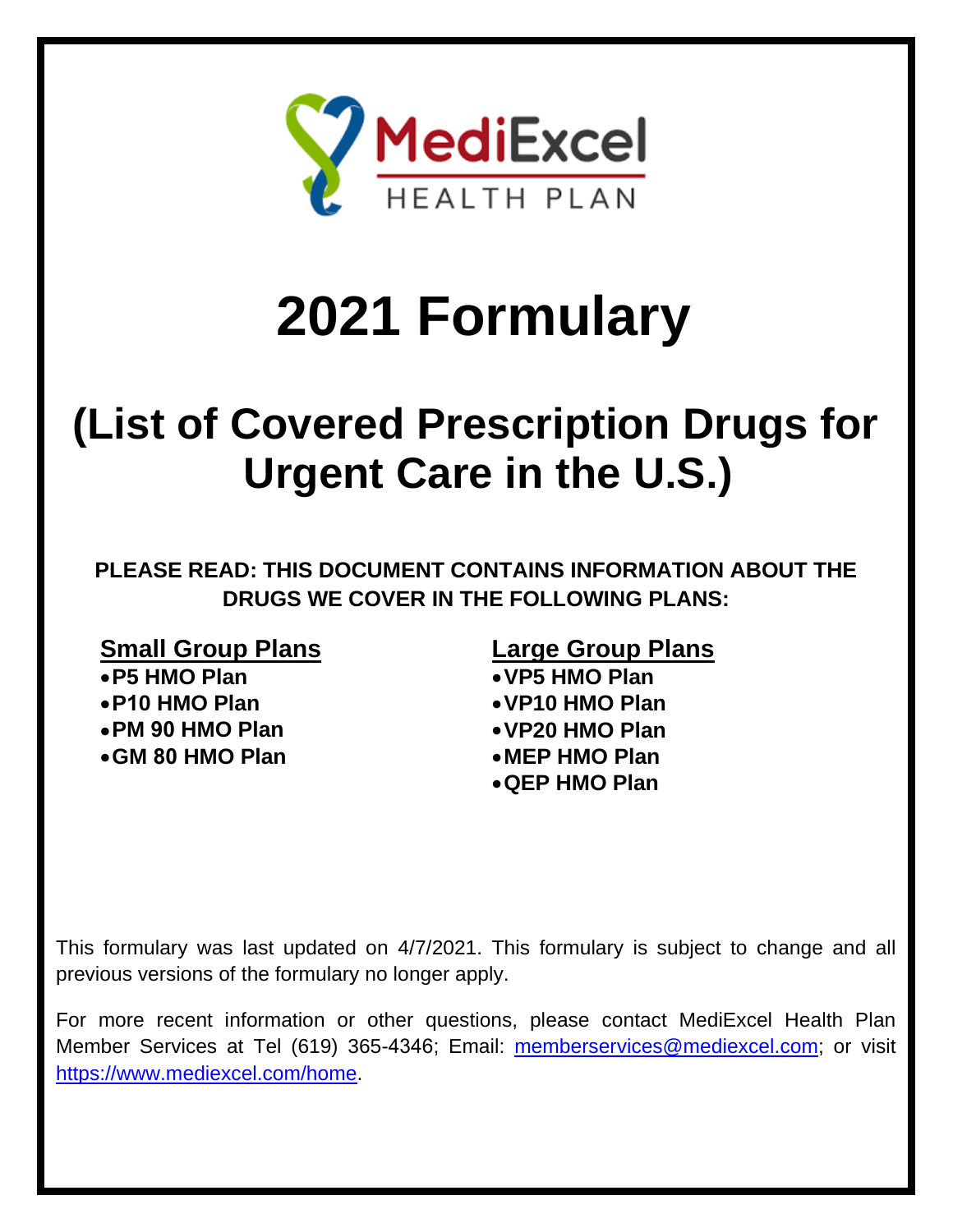### **TABLE OF CONTENTS**

| <b>Topic</b>                                                             | Page #         |
|--------------------------------------------------------------------------|----------------|
| Introduction to the formulary drug list                                  | 3              |
| <b>Definitions</b>                                                       | 3              |
| How do I find a drug on this list?                                       | 5              |
| How do I know if the drug listed is a brand or generic drug?             | 5              |
| What are drug tiers?                                                     | 5              |
| How to read the formulary                                                | 6              |
| How often will the formulary change?                                     | 6              |
| What if your drug is covered under the medical benefit?                  | 7              |
| What is step therapy?                                                    | $\overline{7}$ |
| What is the prior authorization/exception request process?               | $\overline{7}$ |
| <b>Participating retail pharmacies</b>                                   | $\overline{7}$ |
| How to Get Reimbursed for your Prescription Drug(s) Obtained in the U.S. | $\overline{7}$ |
| <b>Listing of Prescription Drugs</b>                                     | 10             |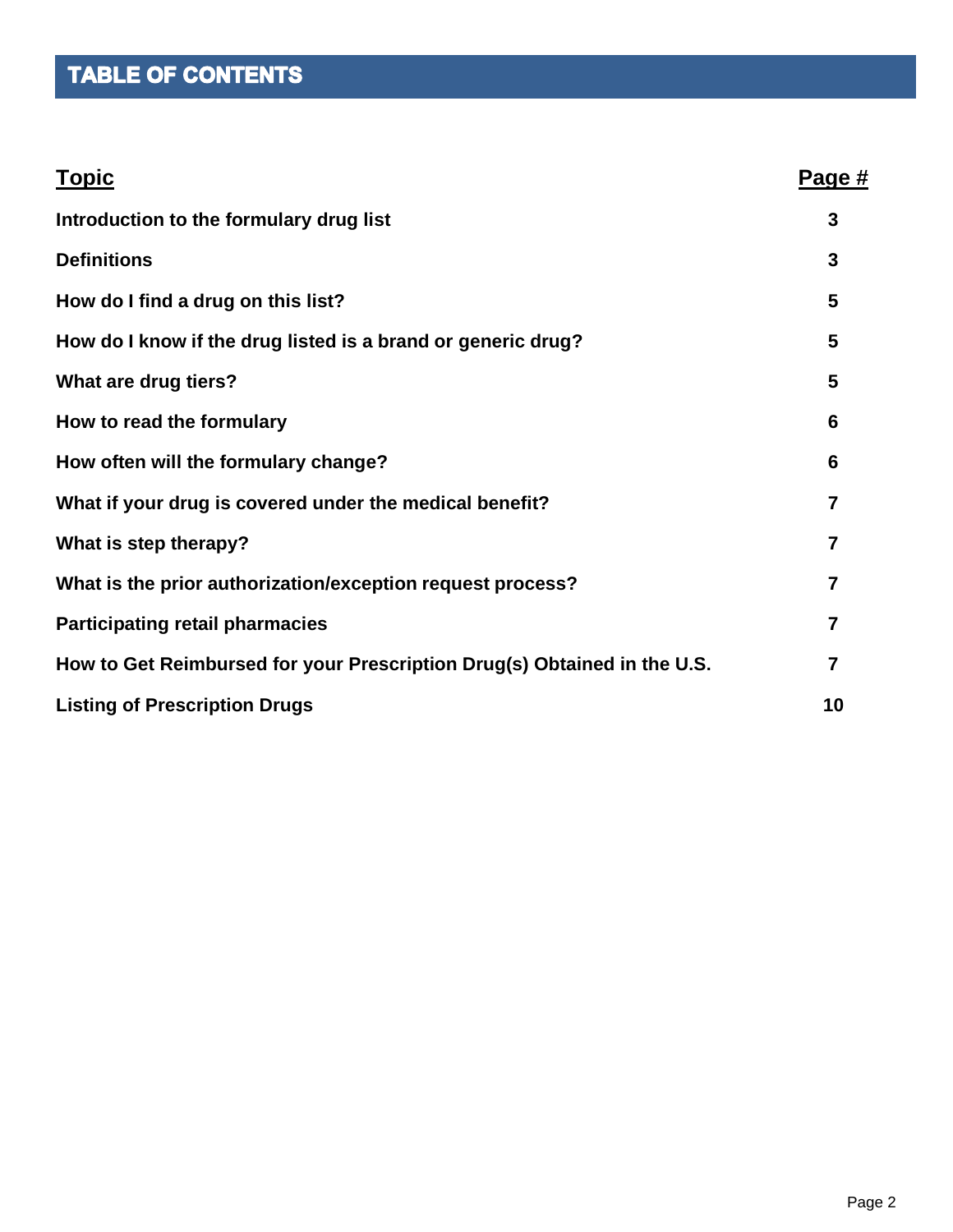#### **Introduction to the formulary drug list**

The MediExcel Health Plan Drug Formulary for Urgent Care in the U.S. is a list of medications that are commonly prescribed **for Urgent Care Services in the U.S**. These drugs are selected based on safety, effectiveness, and cost.

In addition to providing covered health benefits through its contracted provider networks in Mexico, MediExcel Health Plan also covers emergency care and urgent care in the U.S. The U.S. Emergency or Urgent Care Provider may prescribe medication(s) for you to take as soon as possible. If you cannot make it to a MediExcel Provider Network in Mexico to pick up your prescription drugs from a contracted pharmacy, you may obtain them from a local pharmacy in the U.S. near the emergency care or urgent care provider.

As MediExcel Health Plan does not contract with Pharmacies in the U.S., you may need to pay out of pocket for these prescription drugs and request a reimbursement from MediExcel Health Plan , see Page 14 in your Evidence of Coverage (EOC). MediExcel Health Plan will reimburse you as long as the care you get is a covered service and you can present substantiating documentation.

#### **Definitions**

| <b>Brand name drug</b> | A drug that is marketed under a proprietary, trademark protected name.                                                                                                                                                                                |
|------------------------|-------------------------------------------------------------------------------------------------------------------------------------------------------------------------------------------------------------------------------------------------------|
| <b>Coinsurance</b>     | A percentage of the cost of a covered health care benefit that an enrollee<br>pays after the enrollee has paid the deductible, if a deductible applies to the<br>health care benefit, such as the prescription drug benefit.                          |
| Copayment              | A fixed dollar amount that an enrollee pays for a covered health care<br>benefit after the enrollee has paid the deductible, if a deductible applies to<br>the health care benefit, such as the prescription drug benefit.                            |
| <b>Deductible</b>      | The amount an enrollee pays for covered health care benefits before the<br>enrollee's health plan begins payment for all or part of the cost of the health<br>care benefit under the terms of the policy.                                             |
| Drug tier              | A group of prescription drugs that corresponds to a specified cost sharing<br>tier in the health plan's prescription drug coverage. The tier in which a<br>prescription drug is placed determines the enrollee's portion of the cost for<br>the drug. |
| <b>Enrollee</b>        | Also known as "Member." A person enrolled in a health plan who is entitled<br>to receive services from the plan. All references to enrollees in this this<br>formulary template shall also include subscriber as defined in this section<br>below.    |

The following words and definitions will be used throughout the formulary drug list.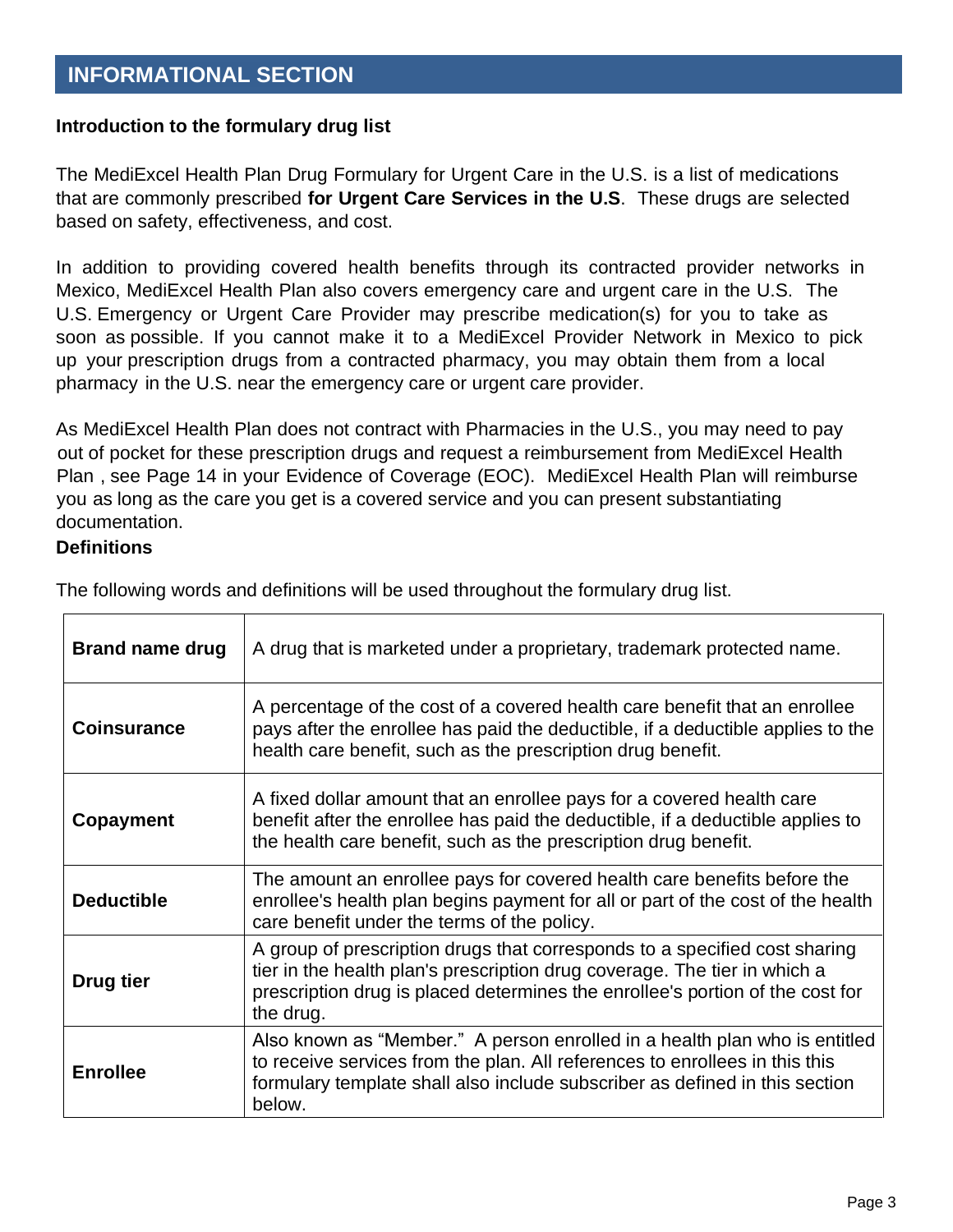| <b>Exception request</b>                                                                                                                                                                                                                                                                        | A request for coverage of a prescription drug. If an enrollee, his or her<br>designee, or prescribing health care provider submits an exception request<br>for coverage of a prescription drug, the health plan must cover the<br>prescription drug when the drug is determined to be medically necessary to<br>treat the enrollee's condition.                                                                                                                       |
|-------------------------------------------------------------------------------------------------------------------------------------------------------------------------------------------------------------------------------------------------------------------------------------------------|-----------------------------------------------------------------------------------------------------------------------------------------------------------------------------------------------------------------------------------------------------------------------------------------------------------------------------------------------------------------------------------------------------------------------------------------------------------------------|
| <b>Exigent</b><br>circumstances                                                                                                                                                                                                                                                                 | Are when an enrollee is suffering from a health condition that may seriously<br>jeopardize the enrollee's life, health, or ability to regain maximum function,<br>or when an enrollee is undergoing a current course of treatment using a<br>non-formulary drug.                                                                                                                                                                                                      |
| The complete list of drugs preferred for use and eligible for coverage under<br>a health plan product, and includes all drugs covered under the outpatient<br><b>Formulary</b><br>prescription drug benefit of the health plan product. Formulary is also<br>known as a prescription drug list. |                                                                                                                                                                                                                                                                                                                                                                                                                                                                       |
| <b>Generic drug</b>                                                                                                                                                                                                                                                                             | The same drug as its brand name equivalent in dosage, safety, strength,<br>how it is taken, quality, performance, and intended use. A generic drug is<br>listed in bold and italicized lowercase letters.                                                                                                                                                                                                                                                             |
| Non-formulary<br>drug                                                                                                                                                                                                                                                                           | A prescription drug that is not listed on the health plan's formulary.                                                                                                                                                                                                                                                                                                                                                                                                |
| Out-of-pocket<br>costs                                                                                                                                                                                                                                                                          | Are copayments, coinsurance, and the applicable deductible, plus all costs<br>for health care services that are not covered by the health plan.                                                                                                                                                                                                                                                                                                                       |
| <b>Prescribing</b><br>provider                                                                                                                                                                                                                                                                  | A health care provider authorized to write a prescription to treat a medical<br>condition for a health plan enrollee.                                                                                                                                                                                                                                                                                                                                                 |
| <b>Prescription</b>                                                                                                                                                                                                                                                                             | An oral, written, or electronic order by a prescribing provider for a specific<br>enrollee that contains the name of the prescription drug, the quantity of<br>the prescribed drug, the date of issue, the name and contact information<br>of the prescribing provider, the signature of the prescribing provider if the<br>prescription is in writing, and if requested by the enrollee, the medical<br>condition or purpose for which the drug is being prescribed. |
| <b>Prescription drug</b>                                                                                                                                                                                                                                                                        | A drug that is prescribed by the enrollee's prescribing provider and<br>requires a prescription under applicable law.                                                                                                                                                                                                                                                                                                                                                 |
| <b>Prior authorization</b>                                                                                                                                                                                                                                                                      | Health plan's requirement that the enrollee or the enrollee's prescribing<br>provider obtain the health plan's authorization for a prescription drug<br>before the health plan will cover the drug. The health plan shall grant a<br>prior authorization when it is medically necessary for the enrollee to<br>obtain the drug.                                                                                                                                       |
| <b>Quantity limit</b>                                                                                                                                                                                                                                                                           | Restriction on the number of doses or any other limitations on the quantity<br>of a prescription drug a health plan will cover during a specific time<br>period.                                                                                                                                                                                                                                                                                                      |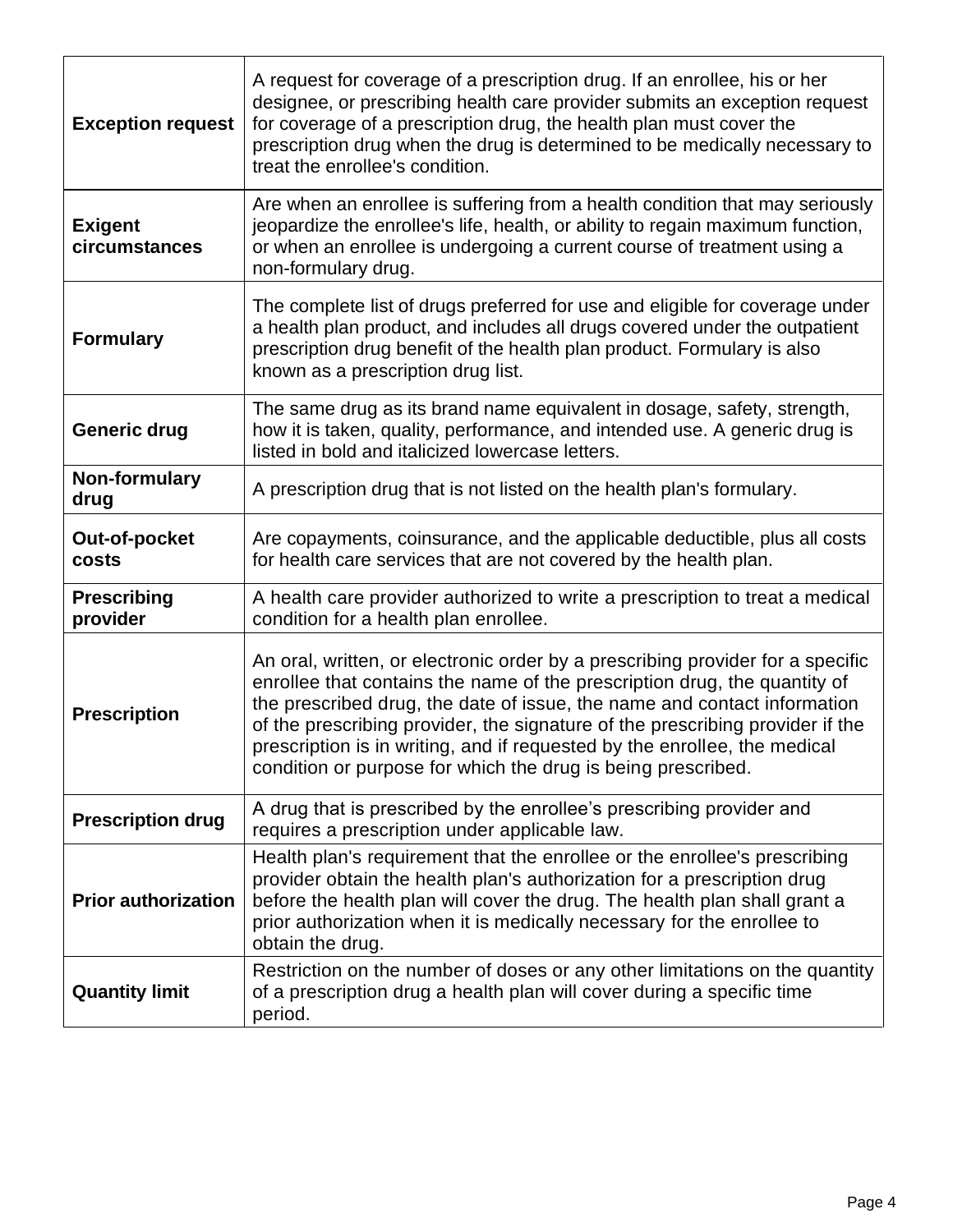| <b>Step therapy</b> | A process specifying the sequence in which different prescription drugs<br>for a given medical condition and medically appropriate for a particular<br>patient are prescribed. The health plan may require the enrollee to try one<br>or more drugs to treat the enrollee's medical condition before the health<br>plan will cover a particular drug for the condition pursuant to a step<br>therapy request. If the enrollee's prescribing provider submits a request<br>for step therapy exception, the health plans shall make exceptions to step<br>therapy when the criteria is met. |
|---------------------|-------------------------------------------------------------------------------------------------------------------------------------------------------------------------------------------------------------------------------------------------------------------------------------------------------------------------------------------------------------------------------------------------------------------------------------------------------------------------------------------------------------------------------------------------------------------------------------------|
| <b>Subscriber</b>   | The person who is responsible for payment to a plan or whose<br>employment or other status, exception for family dependency, is the basis<br>for eligibility for membership in the plan.                                                                                                                                                                                                                                                                                                                                                                                                  |

#### **How do I find a drug on this list?**

The drugs are listed alphabetically under the column titled "Prescription Drug Name" by its brand or generic name under the therapeutic category and class to which it belongs. You can search this list using the brand or generic name of the drug by:

- Searching for the category or class to which the drug belongs and search for the name of the drug in alphabetical order or
- Searching the Alphabetical Index of Drugs by the name of the drug.

If a generic equivalent for a brand name drug is not available or is not covered, the drug will not be separately listed by its generic name.

#### **What are drug tiers?**

Drugs are placed into drug tiers based on defined categories. The amount you pay for drugs in different tiers will vary. You can find information about what you pay by drug tier in the Summary of Benefits of your Evidence of Coverage (EOC).

The column titled "Drug Tier" is the cost level you pay for a drug.

| <b>Drug</b><br><b>Tier</b> | <b>Description</b>                                                                                                                                                                                                                                                                                |
|----------------------------|---------------------------------------------------------------------------------------------------------------------------------------------------------------------------------------------------------------------------------------------------------------------------------------------------|
|                            | Most generic drugs or low-cost, preferred brand drugs.                                                                                                                                                                                                                                            |
|                            | Non-preferred generic drugs, preferred brand drugs, or drugs recommended by the<br>P&T Committee based on drug safety, efficacy, and cost.                                                                                                                                                        |
|                            | Non-preferred brand drugs; drugs recommended by the P&T Committee based on<br>safety, efficacy, and cost; or drugs that generally have a preferred and often less costly<br>therapeutic alternative at a lower tier.                                                                              |
|                            | Drugs that are biologics; drugs that the FDA or drug manufacturer requires to be<br>distributed by specialty pharmacies; drugs that require training or clinical monitoring for<br>self-administration; or drugs with a plan cost (net of rebates) greater than \$600 for a<br>one- month supply. |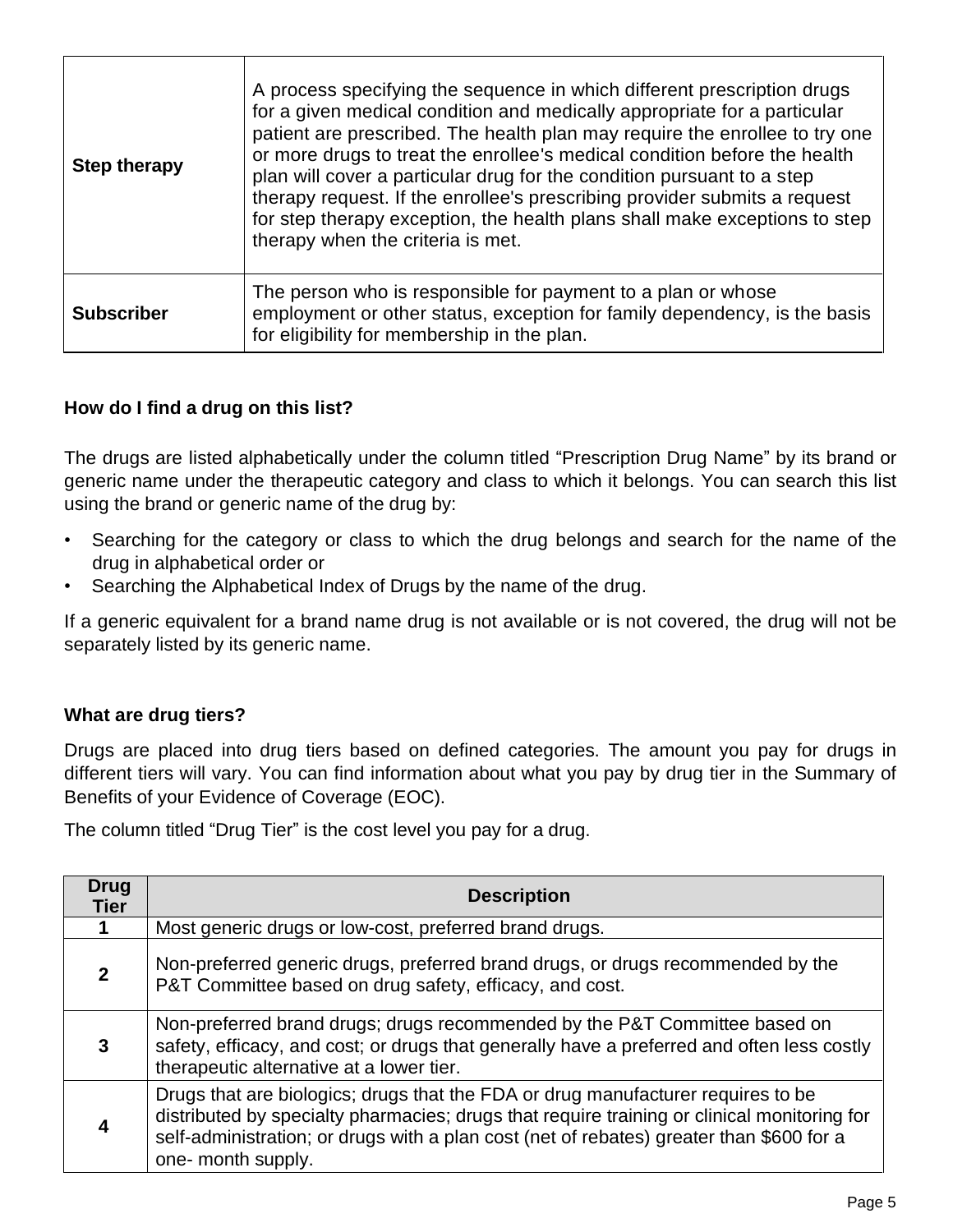| PV        | Select drugs covered with no Copayment, including certain generic and over-the-<br>counter contraceptives for women. |
|-----------|----------------------------------------------------------------------------------------------------------------------|
| <b>MB</b> | Drugs covered under the medical benefit. Please refer to your medical benefit<br>coverage information.               |

There is a maximum limit on the copayment/coinsurance amount for orally administered anti-cancer drugs. Please see your Summary of Benefits or contact MediExcel Health Plan Member Services at Tel (619) 365-4346 at any time for more detailed information.

#### **How to read the formulary**

The column titled "Coverage Requirements and Limits" identifies coverage restrictions or limits for drugs when applicable.

| <b>Coverage Requirements</b><br>and Limits | <b>Description</b>                                                                                                                                                          |
|--------------------------------------------|-----------------------------------------------------------------------------------------------------------------------------------------------------------------------------|
| Age Limit (AGE)                            | The prescription is covered when certain age criteria are met.                                                                                                              |
| <b>Gender Limit (GL)</b>                   | Prior authorization may be required if the FDA, manufacturer, or<br>treatment guidelines do not recommend the drug for a gender.                                            |
| <b>Specialty Pharmacy (SP)</b>             | These drugs are available exclusively through select specialty<br>pharmacies.                                                                                               |
| <b>Prescriber Restriction (PR)</b>         | The prescription is covered when prescribed by certain<br>providers.                                                                                                        |
| <b>Prior Authorization (PA)</b>            | Prior authorization is required to determine coverage.                                                                                                                      |
| <b>Quantity Limit (QL)</b>                 | The prescription quantity covered is limited. A prior<br>authorization request for quantity exception is required for<br>amounts greater than the limit.                    |
| <b>Step Therapy (ST)</b>                   | If a drug is subject to step therapy, you may have to try one or<br>more other drugs before your health insurance policy will cover<br>that drug for your medical condition |

#### **How often will the formulary change?**

This formulary is subject to change quarterly. Formulary changes that may not have prior notice include the following:

- A brand name drug may be moved to a higher tier or removed from the formulary if a new generic drug is added to the formulary,
- A drug may be removed from the formulary when is it removed from the market because the Food and Drug Administration (FDA) deems a drug to be unsafe or the drug's manufacturer removes the drug from the market, or
- A drug is added to the formulary, moved to a lower tier, or has a utilization management requirement removed.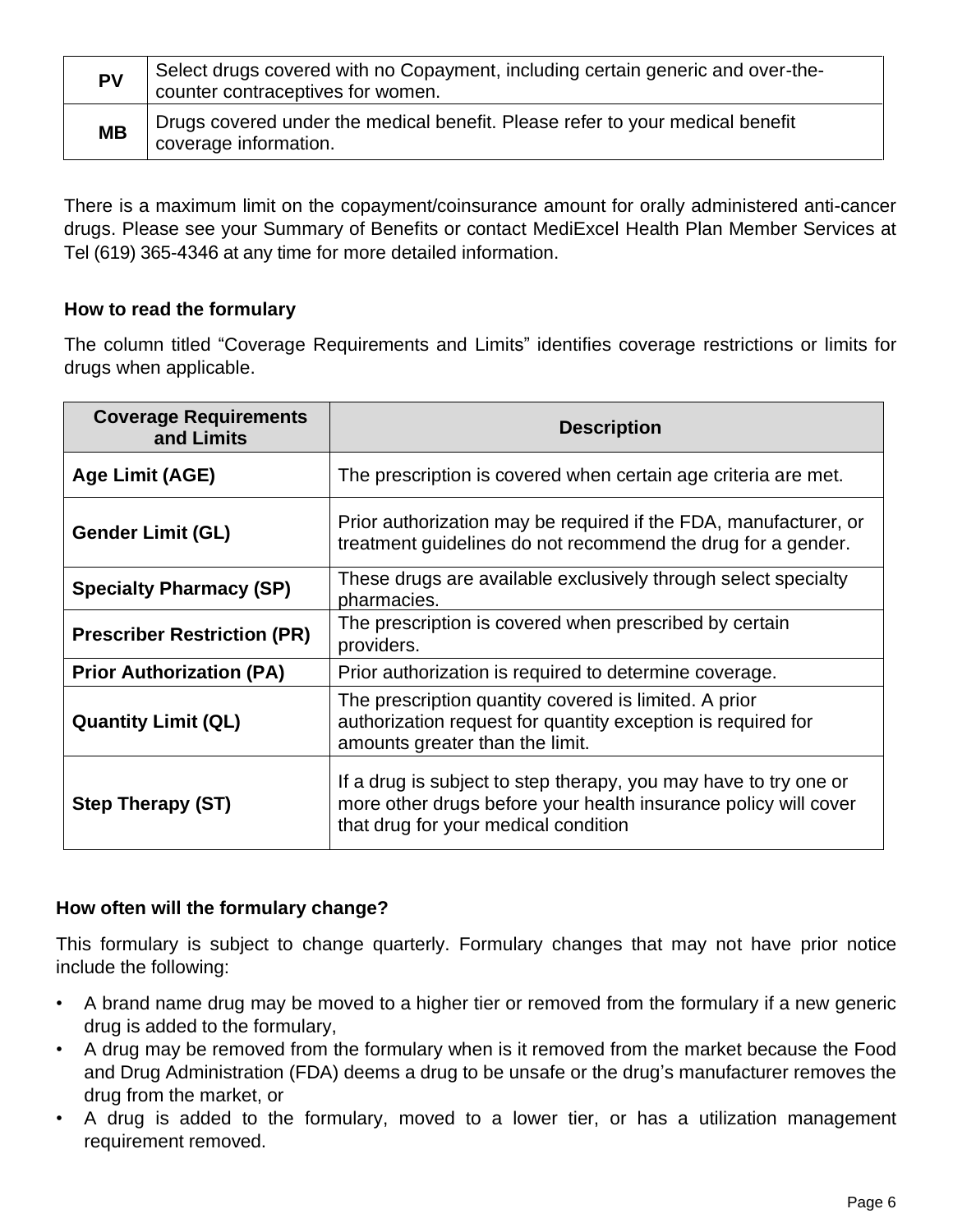When a drug or dosage form is removed from the formulary and a drug was previously approved for coverage for your medical condition, coverage for the drug will continue if your provider continues to prescribe the drug for your condition and the drug is prescribed appropriately and is safe and effective for your condition.

#### **What if your drug is covered under the medical benefit?**

A prescription drugs may be covered under the medical benefit and are not listed in this drug formulary. You should contact the Member Services Center at Tel (619) 365-4346 to ensure that the drug may be covered under the medical benefit. If the Member Services Center confirms that we may cover your drug under the medical benefit, you, your representative, or your doctor may submit a Service Authorization Request to the MediExcel Health Plan Utilization Management Department.

#### **What is step therapy?**

Step therapy means a specific sequence in which prescription drugs for a particular medical condition must be tried. If a drug is subject to step therapy in this formulary, you may have to try one or more other drugs before your health insurance policy will cover that drug for your medical condition.

Step therapy requirements are based on how the FDA recommends that a drug should be used, nationally recognized treatment guidelines, medical studies, information from the drug manufacturer, and the relative cost of treatment for a condition. Your provider may submit a request for an exception to the step therapy requirement.

To request an exception, please contact MediExcel Health Plan Member Services at Tel (619) 365- 0346 at any time for more detailed information. You, your representative, or your doctor may submit an exception request.

#### **What is the prior authorization/exception request process?**

Drug prior authorization is not necessary as long as the medication is medically necessary for a covered service and pursuant to an urgent care visit.

#### **Participating retail pharmacies**

MediExcel Health Plan does not contract with retail pharmacies in the U.S. j

#### **How to Get Reimbursed for your Prescription Drug(s) Obtained in the U.S.:**

You must ask MediExcel Health Plan to reimburse you.

- We must receive your request no later than 180 days after you get the prescription drug(s). unless you show that you could not reasonably file your request within this time period.
- Only covered benefit services will be considered for reimbursement.
- You must include a copy of the bill, a receipt for your payment, and supporting documentation such as medical records that annotates the medical services rendered.
- Send your request to:
	- MediExcel Health Plan,750 Medical Center Ct, Ste 2, Chula Vista, CA 91911
- You may also e-mail your request to: [claims@mediexcel.com](mailto:claims@mediexcel.com)
- Your reimbursement for your prescription drug(s) expense will be less your applicable drug copay or co-insurance. The co-pay or coinsurance dollar amount is based on the Prescription Drug Tier (Level I, II, III, or IV) listed in your Summary of Benefits and Coverage.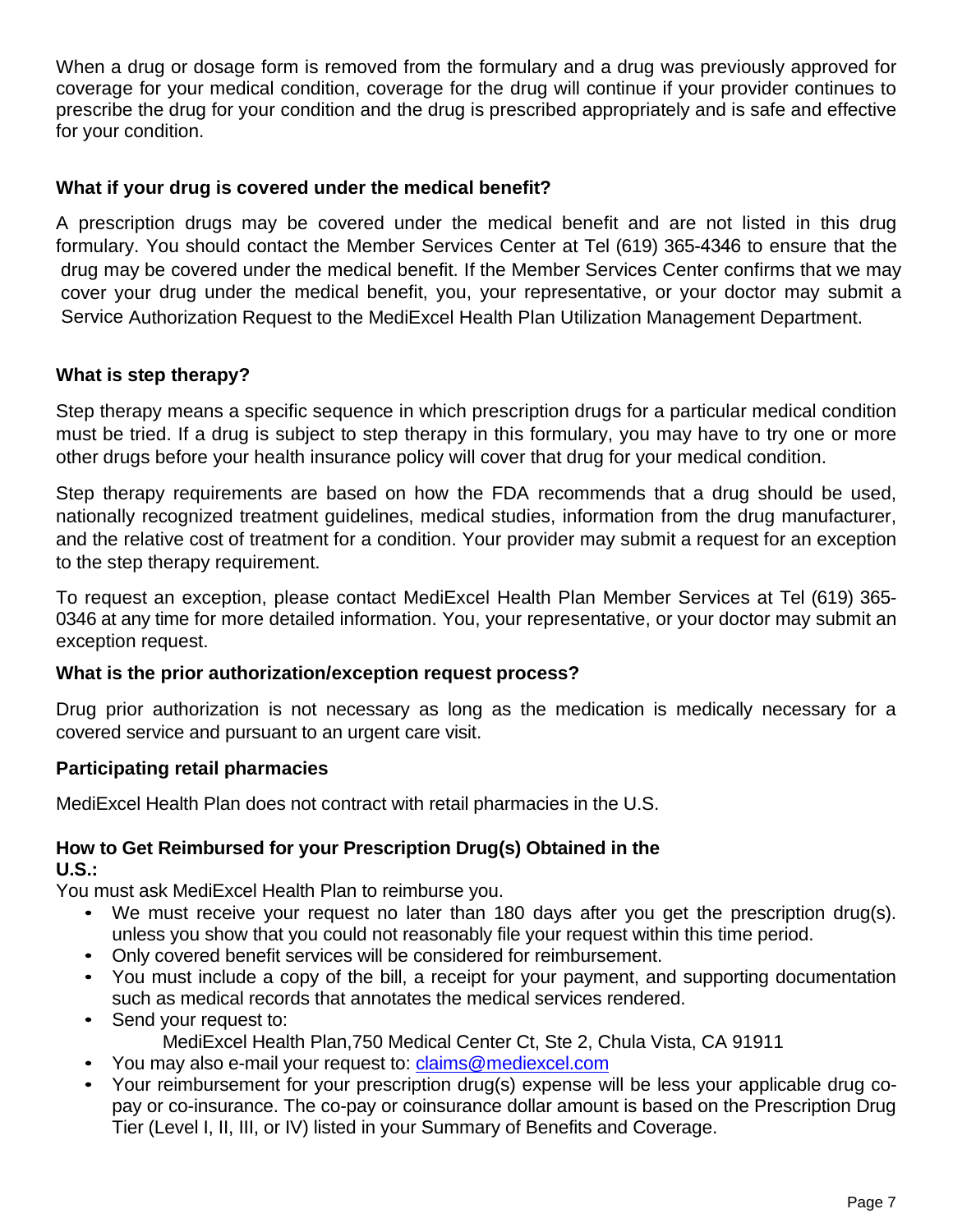#### **Drug Formulary Listing**

The listing has the 161 drug categories. Even though this listing is confined to urgent care drugs, all 161 drug categories are listed. Some categories will not contain any associated prescription drugs as these categories are not considered to be applicable to an urgent care visit.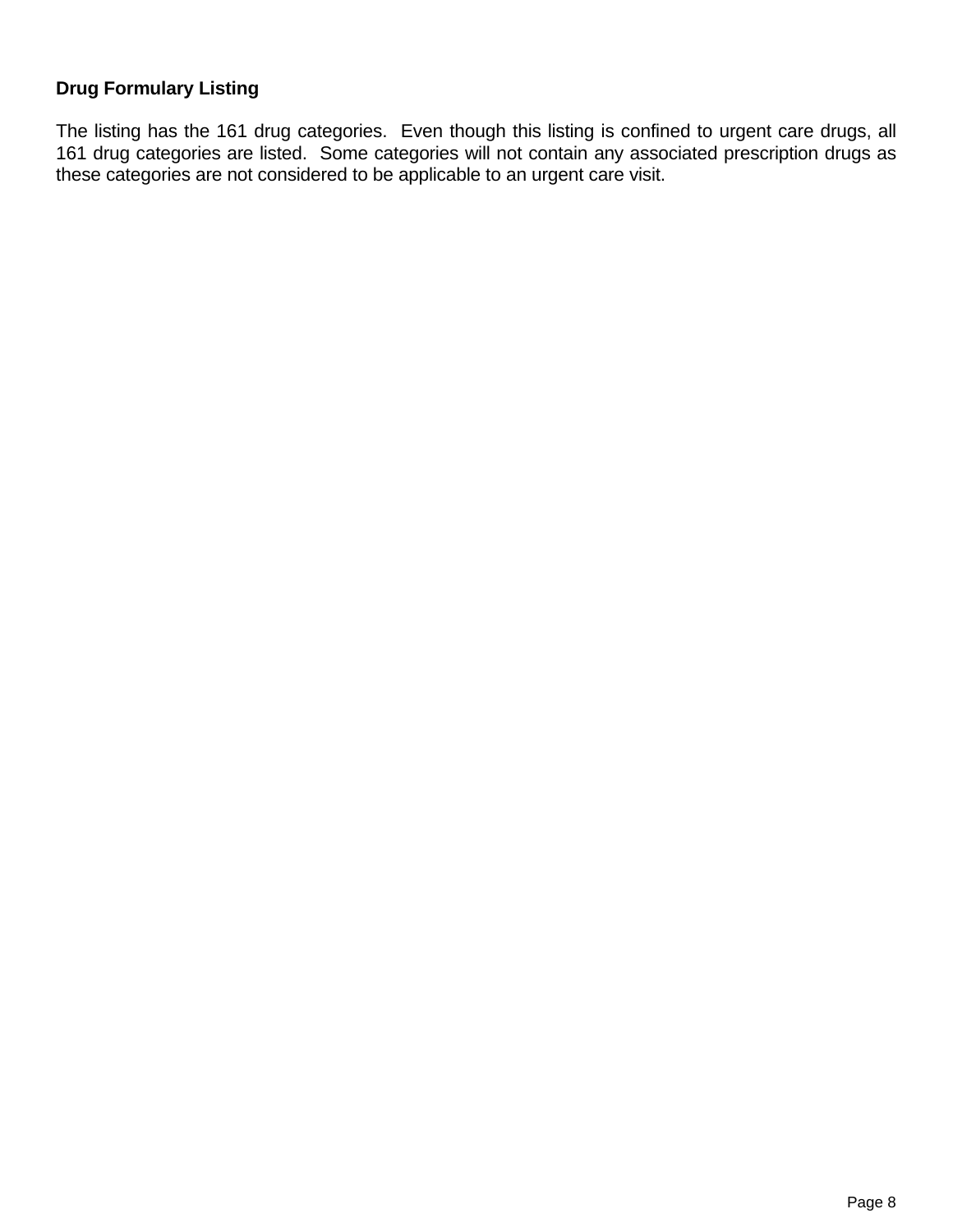## This page is intentionally blank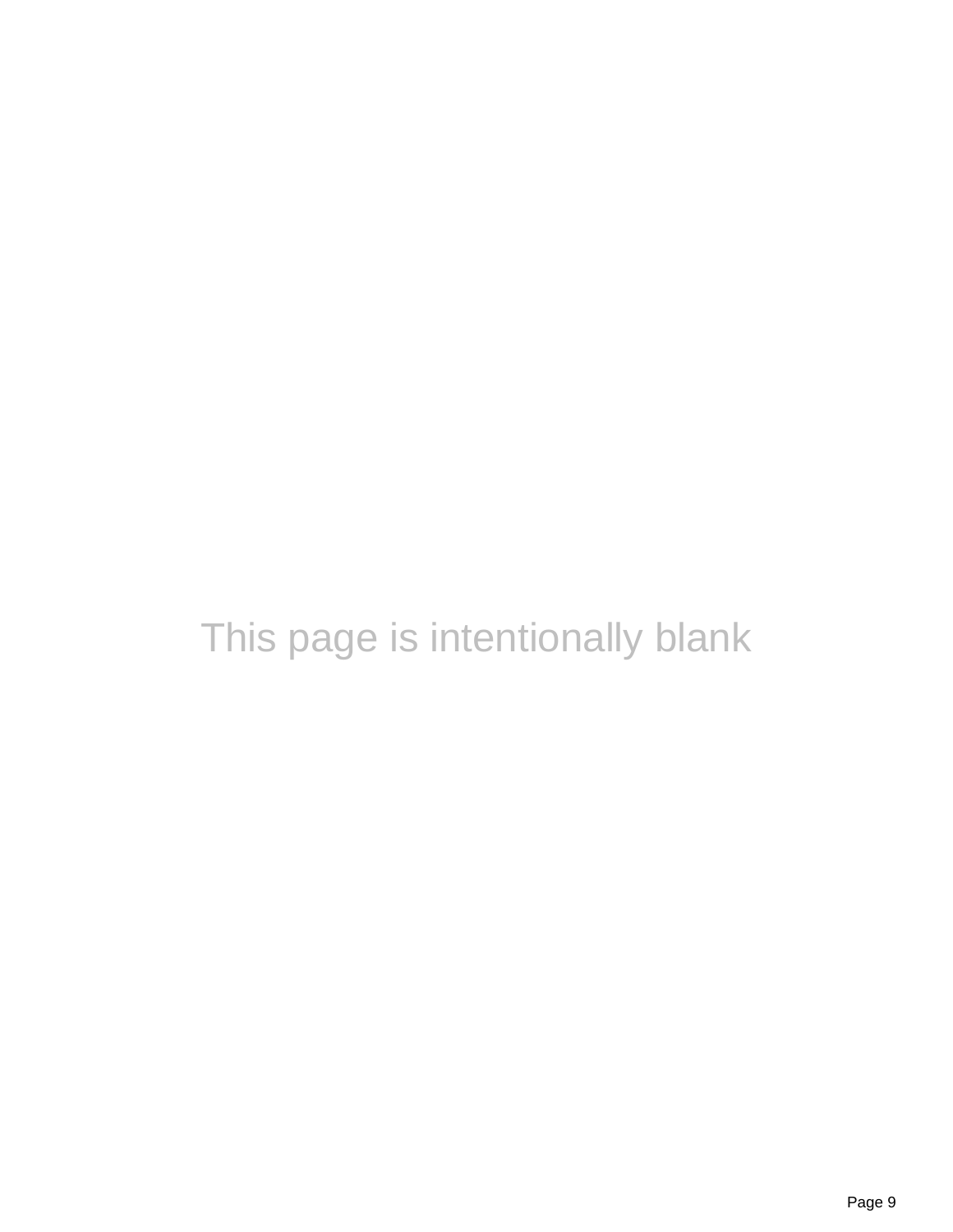#### *ANALGESICS*

#### **1. ANALGESICS NONSTEROIDAL ANTI-INFLAMMATORY DRUGS**

| Drug name (Active Ingredient)                                            | <b>Tier</b> | <b>Coverage Rules or Limits on Use/</b><br><b>Requirements</b> |
|--------------------------------------------------------------------------|-------------|----------------------------------------------------------------|
| <b>DICLOFENAC ORAL SUSPENSION 180MG</b><br>x 100ML (4.5MG/2.5ML) W 120ML | 1           |                                                                |
| <b>DICLOFENAC ORAL TABLETS 50MG W</b><br>30                              | 2           |                                                                |
| <b>KETOROLAC SUBLINGUAL TABLETS</b><br>30MG W 61                         | 1           |                                                                |
| <b>IBUPROFEN ORAL CAPSULES 400MG W</b><br>20 <sub>1</sub>                |             |                                                                |

- **2. ANALGESICS OPIOID ANALGESICS, LONG- ACTING**
- **3. ANALGESICS OPIOID ANALGESICS, SHORT- ACTING**
- **4. ANESTHETICS LOCAL ANESTHETICS**
- **5. ANTI- ADDICTION/ SUBSTANCE ABUSE TREATMENT AGENTS ALCOHOL DETERRENTS/ANTI-CRAVING**
- **6. ANTI- ADDICTION/ SUBSTANCE ABUSE TREATMENT AGENTS OPIOID DEPENDENCE TREATMENTS**
- **7. ANTI- ADDICTION/ SUBSTANCE ABUSE TREATMENT AGENTS OPIOID REVERSAL AGENTS**
- **8. ANTI- ADDICTION/ SUBSTANCE ABUSE TREATMENT AGENTS SMOKING CESSATION AGENTS (NOT REQUIRED)**

*ANTI-INFLAMMATORY AGENTS*

#### **9. ANTI-INFLAMMATORY AGENTS GLUCOCORTICOIDS**

| Drug name (Active Ingredient)                                 | Tier         | <b>Coverage Rules or Limits on Use/</b><br><b>Requirements</b> |
|---------------------------------------------------------------|--------------|----------------------------------------------------------------|
| <b>LORATADINE/BETAMETHASONE ORAL</b><br>TABLETS 5MG/0.25MG    |              |                                                                |
| <b>BETAMETHASONE TOPIC CREAM</b><br>$0.1/100G$ 40G            | $\mathbf{2}$ |                                                                |
| <b>LORATADINE/BETAMETHASONE ORAL</b><br>TABLETS 5MG/0.25MG 10 |              |                                                                |

#### **10. ANTI-INFLAMMATORY AGENTS NONSTEROIDAL ANTI- INFLAMMATORY DRUGS**

| Drug name (Active Ingredient)                                  | <b>Tier</b>  | <b>Coverage Rules or Limits on Use/</b><br><b>Requirements</b> |
|----------------------------------------------------------------|--------------|----------------------------------------------------------------|
| <b>KETOPROFEN/ACETAMINOPHEN ORAL</b><br>TABLETS 100MG/300MG 12 | $\mathbf{2}$ |                                                                |
| <b>IBUPROFEN ORAL CAPSULES 600MG</b><br>10                     |              |                                                                |
| <b>IBUPROFEN ORAL CAPSULES 400MG</b><br>10 <sub>1</sub>        |              |                                                                |
| <b>NAPROXEN ORAL CAPSULES 275 MG</b><br>20                     |              |                                                                |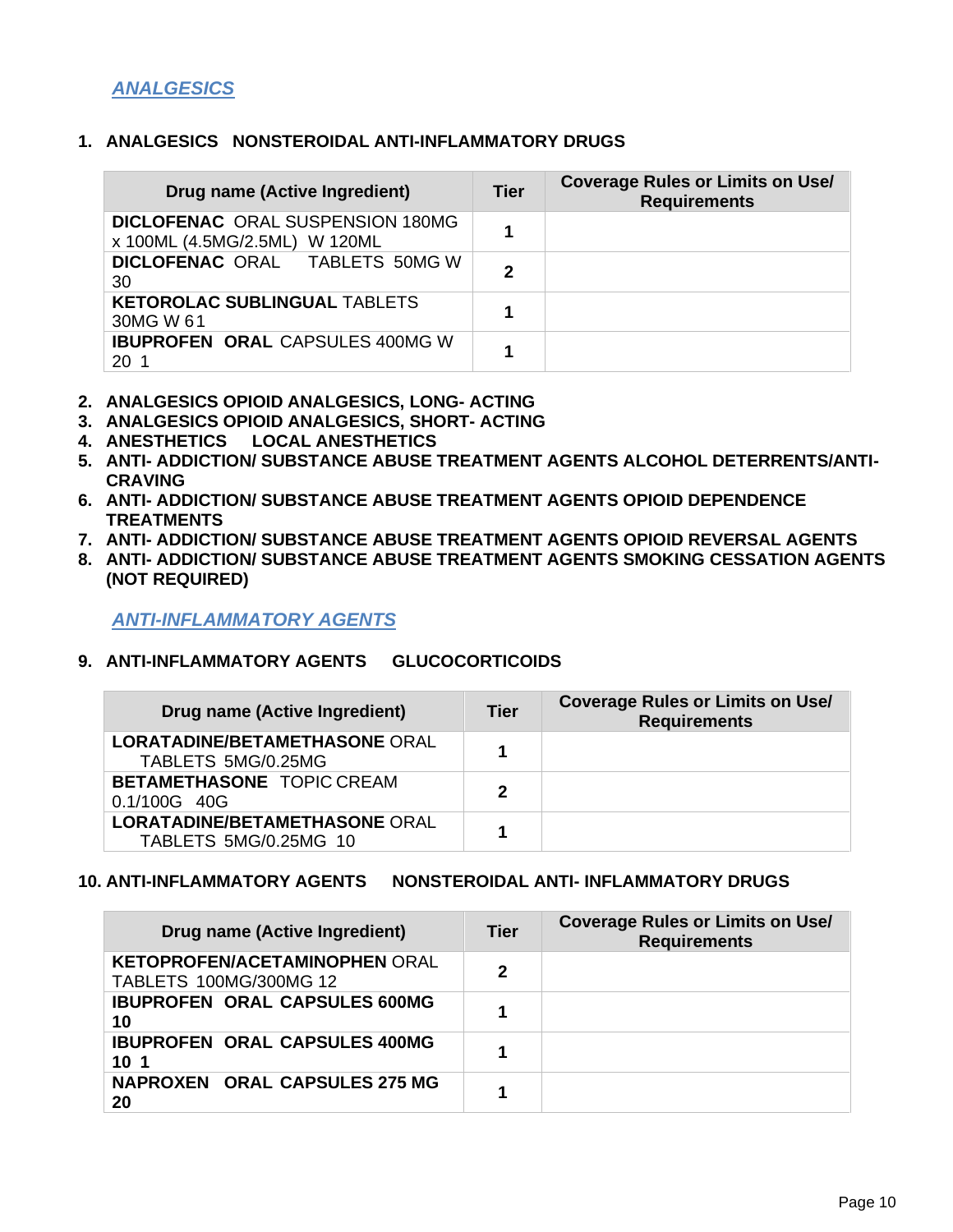#### **11. ANTIBACTERIALS AMINOGLYCOSIDES 12. ANTIBACTERIALS ANTIBACTERIALS, OTHER**

| Drug name (Active Ingredient)                                                  | <b>Tier</b> | <b>Coverage Rules or Limits on Use/</b><br><b>Requirements</b> |
|--------------------------------------------------------------------------------|-------------|----------------------------------------------------------------|
| <b>AMOXICILLINORAL CAPSULES 500MG</b><br>15                                    |             |                                                                |
| <b>AMOXICILLINORAL SUSPENSION 500MG</b><br>75ML                                |             |                                                                |
| <b>AMOXICILLINE ORAL</b><br>TABLET 750MG<br>12                                 |             |                                                                |
| <b>AMOXICILLIN/CLAVULANIC ACID ORAL</b><br>SUSPENSION 250MG/62.5MG/5ML<br>70ML |             |                                                                |
| <b>CLINDAMYCIN VAGINAL PRESENTATION</b><br>100MG 7                             |             |                                                                |
| <b>DICLOXACILLIN ORAL SUSPENSION</b><br>125MG/5ML 90ML                         |             |                                                                |

#### **13. ANTIBACTERIALS BETA-LACTAM, CEPHALOSPORINS**

| Drug name (Active Ingredient)                       | <b>Tier</b>  | <b>Coverage Rules or Limits on Use/</b><br><b>Requirements</b> |
|-----------------------------------------------------|--------------|----------------------------------------------------------------|
| <b>CEFALEXIN ORAL CAPSULES 250MG 24</b>             | 2            |                                                                |
| <b>CEFALEXIN ORAL TABLETS 500 MG</b><br>12          | $\mathbf{p}$ |                                                                |
| <b>CEFALEXIN ORAL SUSPENSION</b><br>125MG/5ML 100ML | $\mathbf{2}$ |                                                                |

#### **14. ANTIBACTERIALS BETA-LACTAM, OTHER 15. ANTIBACTERIALS BETA-LACTAM, PENICILLINS**

| Drug name (Active Ingredient)                                                                                          | <b>Tier</b> | <b>Coverage Rules or Limits on Use/</b><br><b>Requirements</b> |
|------------------------------------------------------------------------------------------------------------------------|-------------|----------------------------------------------------------------|
| <b>AMPICILLIN</b> ORAL ORAL SUSPENSION<br>250MG<br>90ML                                                                |             |                                                                |
| <b>BENCILPENICILLIN IV/IM INYECTABLE</b><br><b>SOLUTION</b><br>1000000/2ML 2ML                                         |             |                                                                |
| <b>COMBINED PENICILLIN</b><br><b>INTRAMUSCULAR INJECTABLE</b><br><b>SUSPENSION</b><br>600,000U/300,000U/300,000U 1X3ML |             |                                                                |
| <b>PENICILLIN G INTRAMUSCULAR</b><br><b>INYECTABLE SOLUTION 300000UI/500MG</b>                                         |             |                                                                |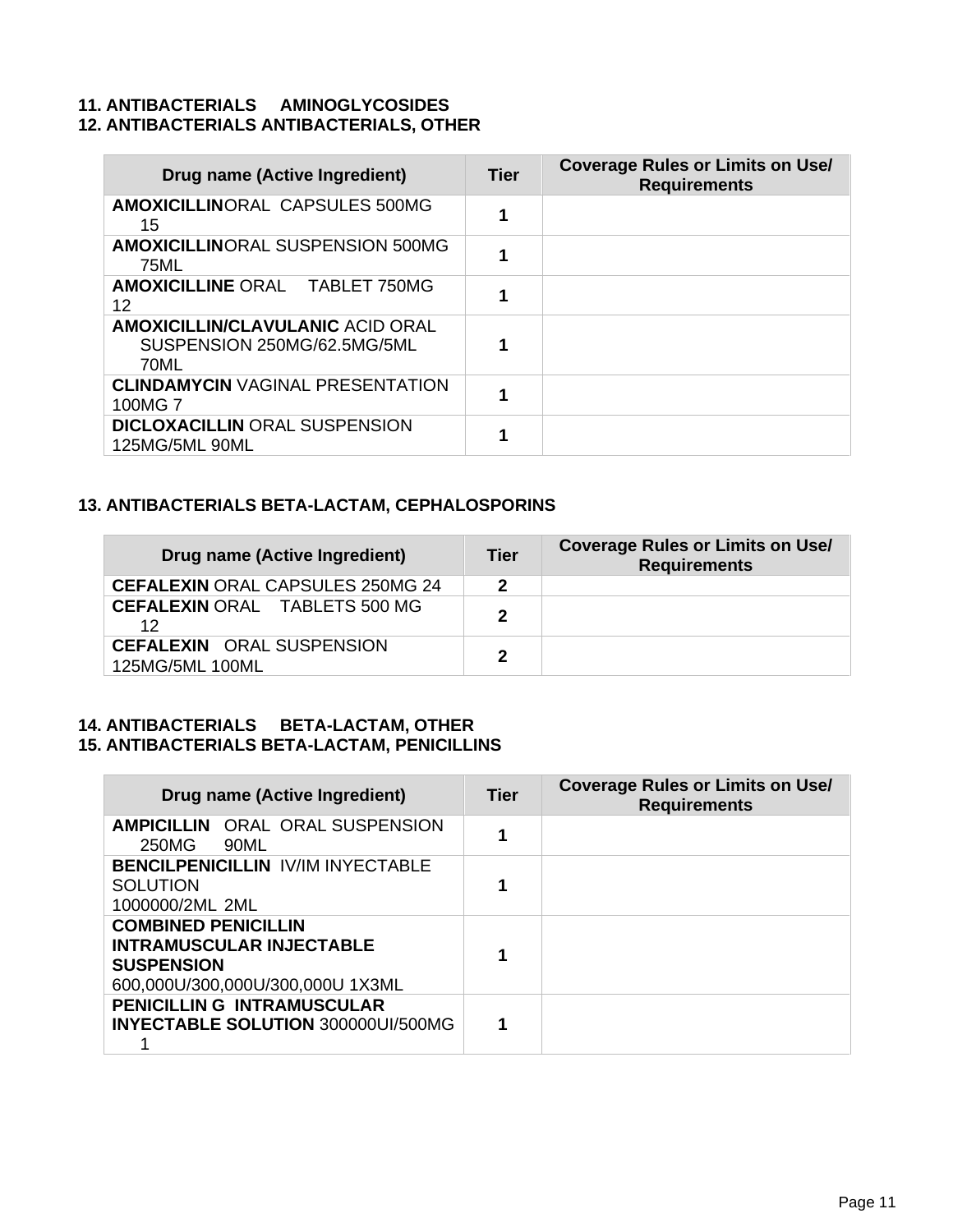#### **16. ANTIBACTERIALS MACROLIDES**

| Drug name (Active Ingredient)               | <b>Tier</b> | <b>Coverage Rules or Limits on Use/</b><br><b>Requirements</b> |
|---------------------------------------------|-------------|----------------------------------------------------------------|
| <b>ERYTHROMYCINORAL TABLETS 500MG</b><br>20 |             |                                                                |

#### **17. ANTIBACTERIALS QUINOLONES**

| Drug name (Active Ingredient)           | <b>Tier</b> | <b>Coverage Rules or Limits on Use/</b><br><b>Requirements</b> |
|-----------------------------------------|-------------|----------------------------------------------------------------|
| <b>CIPROFLOXACIN ORAL TABLETS 500MG</b> |             |                                                                |
| <b>CIPROFLOXACIN ORAL CAPSULES</b>      |             |                                                                |
| 250MG<br>12                             |             |                                                                |

#### **18. ANTIBACTERIALS SULFONAMIDES**

| Drug name (Active Ingredient)                                              | <b>Tier</b> | <b>Coverage Rules or Limits on Use/</b><br><b>Requirements</b> |
|----------------------------------------------------------------------------|-------------|----------------------------------------------------------------|
| <b>SULFAMETOXAZOL/TRIMETROM ORAL</b><br><b>TABLETS 80/400MG 30</b>         |             |                                                                |
| <b>SULFAMETOXAZOL/TRIMETROPIM ORAL</b><br>SUSPENSION 200MG/40 MG/5ML 120ML |             |                                                                |

#### **19. ANTIBACTERIALS TETRACYCLINES**

| <b>Drug name (Active Ingredient)</b>                             | <b>Tier</b> | <b>Coverage Rules or Limits on Use/</b><br><b>Requirements</b> |
|------------------------------------------------------------------|-------------|----------------------------------------------------------------|
| <b>MINOCYCLINE</b> ORAL TABLETS<br>50MG<br>24                    | າ           |                                                                |
| <b>DICLOXACILLIN ORAL</b><br><b>SUSPENSION</b><br>125MG/5ML 90ML |             |                                                                |

#### **20. ANTICONVULSANTS ANTICONVULSANTS, OTHER**

- **21. ANTICONVULSANTS CALCIUM CHANNEL MODIFYING AGENTS**
- **22. ANTICONVULSANTS GAMMA-AMINOBUTYRIC ACID (GABA) AUGMENTING AGENTS**
- **23. ANTICONVULSANTS GLUTAMATE REDUCING AGENTS**
- **24. ANTICONVULSANTS SODIUM CHANNEL AGENTS**
- **25. ANTIDEMENTIA AGENTS ANTIDEMENTIA AGENTS, OTHER**
- **26. ANTIDEMENTIA AGENTS CHOLINESTERASE INHIBITORS**
- **27. ANTIDEMENTIA AGENTS N-METHYL-D-ASPARTATE (NMDA) RECEPTOR ANTAGONIST**
- **28. ANTIDEPRESSANTS, ANTIDEPRESSANTS, OTHER**
- **29. ANTIDEPRESSANTS MONOAMINE OXIDASE INHIBITORS**
- **30. ANTIDEPRESSANTS SEROTONIN/NOREPINEPHRINE REUPTAKE INHIBITORS**
- **31. ANTIDEPRESSANTS TRICYCLICS**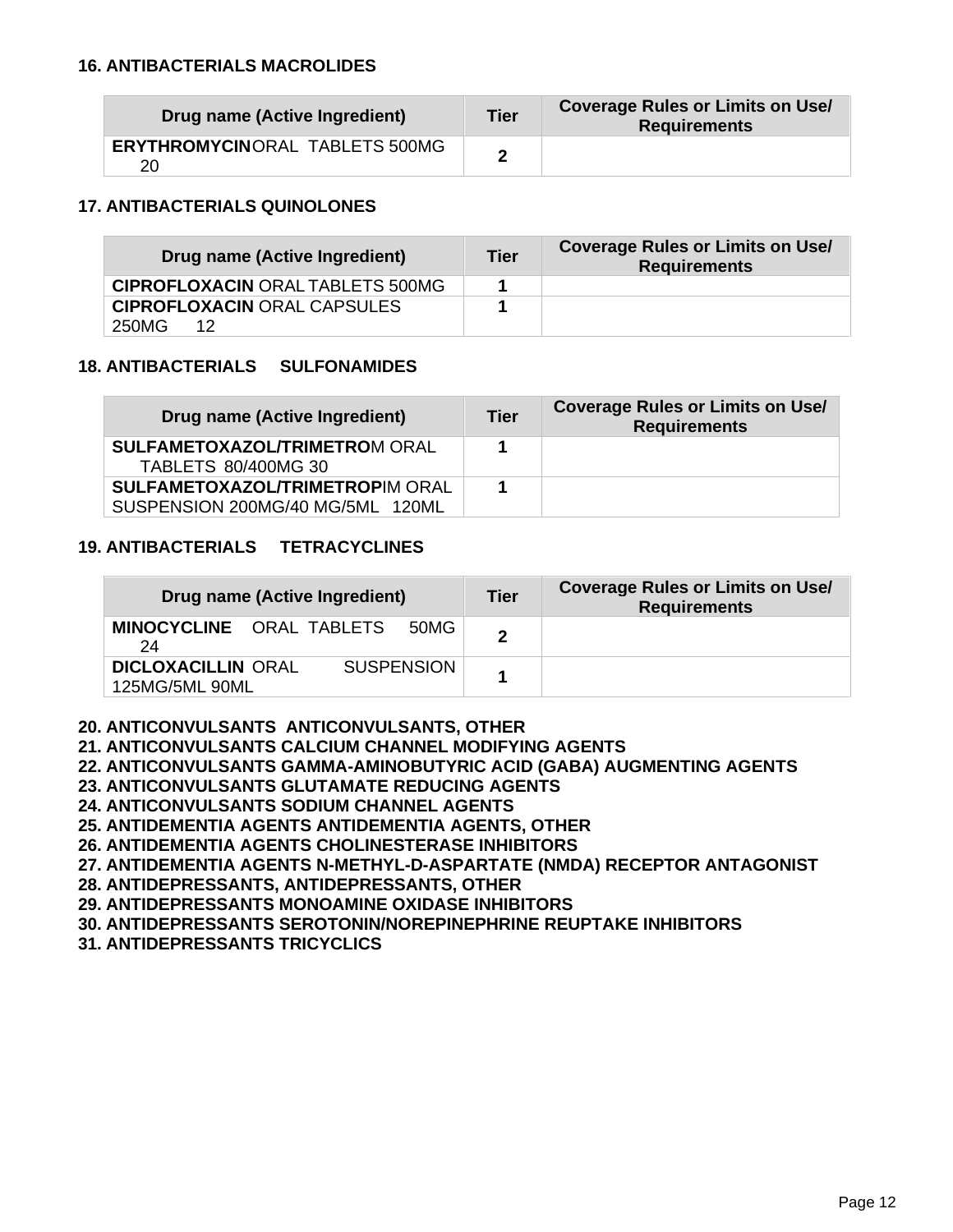*ANTIEMETICS*

#### **32. ANTIEMETICS ANTIEMETICS, OTHER**

| Drug name (Active Ingredient)                  | <b>Tier</b> | <b>Coverage Rules or Limits on Use/</b><br><b>Requirements</b> |
|------------------------------------------------|-------------|----------------------------------------------------------------|
| <b>HYDROXYZINE</b> ORAL TABLETS 10MG<br>30     |             |                                                                |
| <b>METOCLOPRAMIDE ORAL DROPS 400MG</b><br>20ML |             |                                                                |
| <b>METOCLOPRAMIDE ORAL TABLET 10MG</b><br>W 20 |             |                                                                |

#### **33. ANTIEMETICS EMETOGENIC THERAPY ADJUNCTS**

#### *ANTIFUNGALS*

#### **34. ANTIFUNGALS NO USP CLASS**

| Drug name (Active Ingredient)                                | <b>Tier</b> | <b>Coverage Rules or Limits on Use/</b><br><b>Requirements</b> |
|--------------------------------------------------------------|-------------|----------------------------------------------------------------|
| <b>ITRACONAZOLE</b> TOPIC CREAM<br>10MG/GR 20G               |             |                                                                |
| <b>KETOCONAZOLE</b> VAGINAL CREAM<br>10MG/GR 7 APLIC C/5G CU | 2           |                                                                |

#### **35. ANTIGOUT AGENTS NO USP CLASS**

| Drug name (Active Ingredient)                 | <b>Tier</b> | <b>Coverage Rules or Limits on Use/</b><br><b>Requirements</b> |
|-----------------------------------------------|-------------|----------------------------------------------------------------|
| <b>ALOPURINOL ORAL TABLETS 300MG20</b>        |             |                                                                |
| <b>ALOPURINOL</b><br>ORAL TABLETS 100MG<br>60 |             |                                                                |

*ANTIMIGRAINE AGENTS*

#### **36. ANTIMIGRAINE AGENTS ERGOT ALKALOIDS**

| Drug name (Active Ingredient)                                | <b>Tier</b> | <b>Coverage Rules or Limits on Use/</b><br><b>Requirements</b> |
|--------------------------------------------------------------|-------------|----------------------------------------------------------------|
| <b>IBUPROFEN/CAFFEINE ORAL CAPSULES</b><br>400MG/100MG<br>10 | ◠           |                                                                |

#### **37. ANTIMIGRAINE AGENTS PROPHYLACTIC**

| Drug name (Active Ingredient) | <b>Tier</b> | <b>Coverage Rules or Limits on Use/</b><br><b>Requirements</b> |
|-------------------------------|-------------|----------------------------------------------------------------|
| <b>IBUPROFEN 600 MG W 10C</b> |             |                                                                |
| <b>ACETAMINOPHEN 1G W 20T</b> |             |                                                                |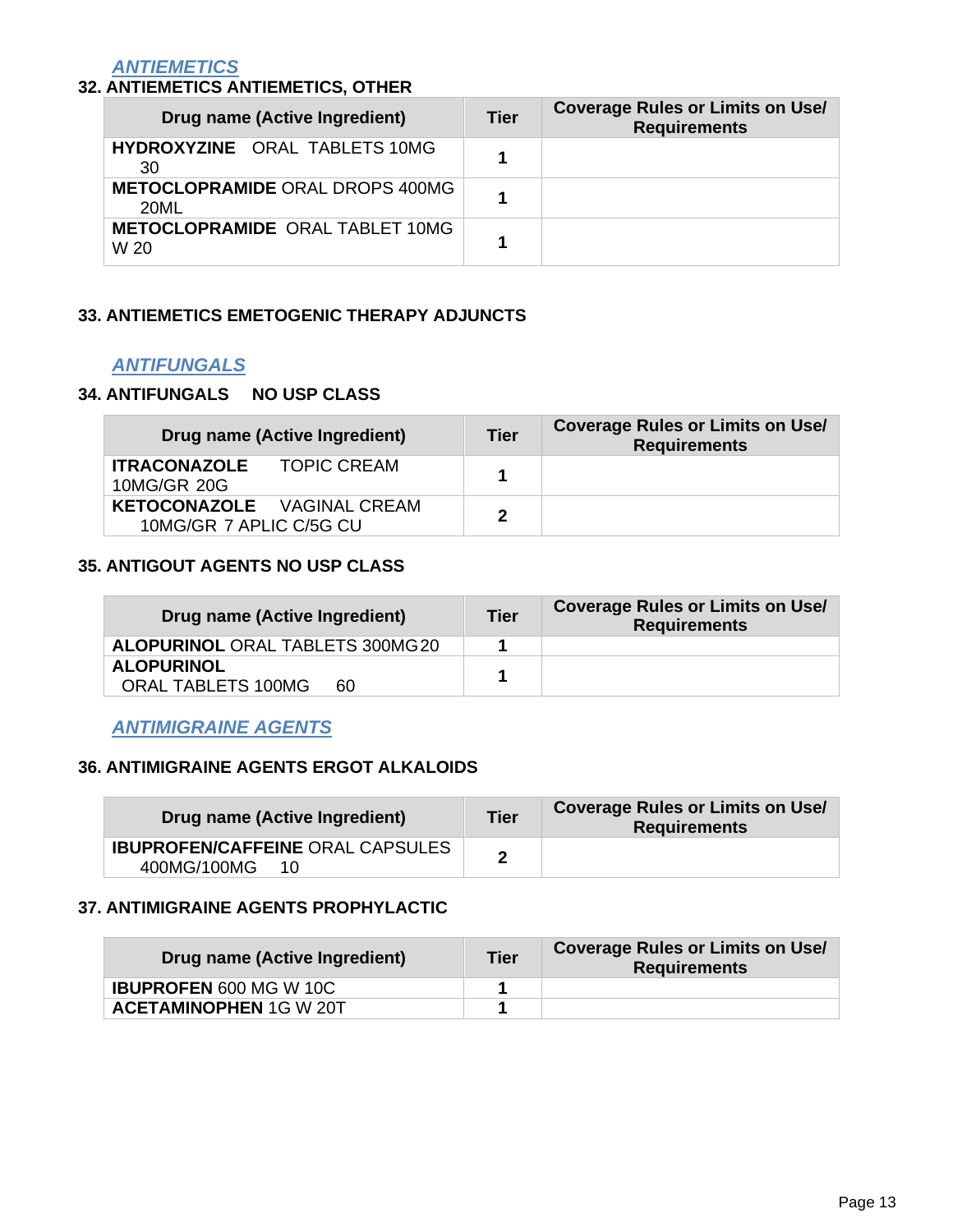|                                            | 38. ANTIMIGRAINE AGENTS SEROTONIN (5-HT) 1B/1D RECEPTOR AGONISTS |
|--------------------------------------------|------------------------------------------------------------------|
|                                            | 39. ANTIMYASTHENIC AGENTSPARASYMPATHOMIMETICS                    |
|                                            | 40. ANTIMYCOBACTERIALS ANTIMYCOBACTERIALS, OTHER                 |
|                                            | <b>41. ANTIMYCOBACTERIALS ANTITUBERCULARS</b>                    |
|                                            | 42. ANTINEOPLASTICS ALKYLATING AGENTS                            |
| <b>43. ANTINEOPLASTICS ANTI ANDROGENS</b>  |                                                                  |
|                                            | 44. ANTINEOPLASTICS ANTI ANGIOGENIC AGENTS                       |
|                                            | 45. ANTINEOPLASTICS ANTIESTROGENS/MODIFIERS                      |
| <b>46. ANTINEOPLASTICS ANTIMETABOLITES</b> |                                                                  |
| <b>47. ANTINEOPLASTICS</b>                 | <b>ANTINEOPLASTICS, OTHER</b>                                    |
| <b>48. ANTINEOPLASTICS</b>                 | <b>AROMATASE INHIBITORS, 3RD GENERATION</b>                      |
| <b>49. NTINEOPLASTICS</b>                  | <b>ENZYME INHIBITORS</b>                                         |
| <b>50. ANTINEOPLASTICS</b>                 | <b>MOLECULAR TARGET INHIBITORS</b>                               |
| <b>51. ANTINEOPLASTICS</b>                 | <b>MONOCLONAL ANTIBODIES</b>                                     |
| 52. ANTINEOPLASTICS RETINOIDS              |                                                                  |
|                                            |                                                                  |

#### **53. ANTIPARASITICS ANTHELMINTICS**

| Drug name (Active Ingredient)                       | <b>Tier</b> | <b>Coverage Rules or Limits on</b><br><b>Use/ Requirements</b> |
|-----------------------------------------------------|-------------|----------------------------------------------------------------|
| <b>ALBENDAZOLE ORAL SUSPENSION</b><br>4G/100ML 10ML |             |                                                                |
| <b>ALBENDAZOLE ORAL TABLETS</b><br>200MG<br>10      |             |                                                                |
| <b>MEBENDAZOLE ORAL SUSPENSION</b><br>20MG/1ML 30ML |             |                                                                |

#### **54. ANTIPARASITICS ANTIPROTOZOALS**

| Drug name (Active Ingredient)          | <b>Tier</b>         | <b>Coverage Rules or Limits on</b><br><b>Use/ Requirements</b> |
|----------------------------------------|---------------------|----------------------------------------------------------------|
| <b>NITAXOZANIDE ORAL TABLETS 200MG</b> |                     |                                                                |
| <b>METRONIDAZOLE</b><br>500MG<br>30    | <b>ORAL TABLETS</b> |                                                                |

#### **55. ANTIPARASITICS PEDICULICIDES/SCABICIDES**

| Drug name (Active Ingredient)         | Tier | <b>Coverage Rules or Limits on</b><br><b>Use/ Requirements</b> |
|---------------------------------------|------|----------------------------------------------------------------|
| <b>IIVERMECTIN ORAL TABLETS 6MG 4</b> |      |                                                                |
| <b>PERMETHRIN TOPIC CREAM 5G/100G</b> |      |                                                                |
| 60G                                   |      |                                                                |

- **56. ANTIPARKINSON AGENTS ANTICHOLINERGICS**
- **57. ANTIPARKINSON AGENTS ANTIPARKINSON AGENTS, OTHER**
- **58. ANTIPARKINSON AGENTS DOPAMINE AGONISTS**
- **59. ANTIPARKINSON AGENTS DOPAMINE PRECURSORS/L-AMINO ACID DECARBOXYLASE INHIBITORS**
- **60. ANTIPARKINSON AGENTS MONOAMINE OXIDASE B (MAO-B) INHIBITORS**
- **61. ANTIPSYCHOTICS 1ST GENERATION/TYPICAL**
- **62. ANTIPSYCHOTICS 2ND GENERATION/ATYPICAL**
- **63. ANTIPSYCHOTICS TREATMENT-RESISTANT**
- **64. ANTISPASTICITY AGENTS NO USP CLASS**
- **65. ANTIVIRALS ANTI-CYTOMEGALOVIRUS (CMV) AGENTS**
- **66. ANTIVIRALS ANTI-HEPATITIS B (HBV) AGENTS**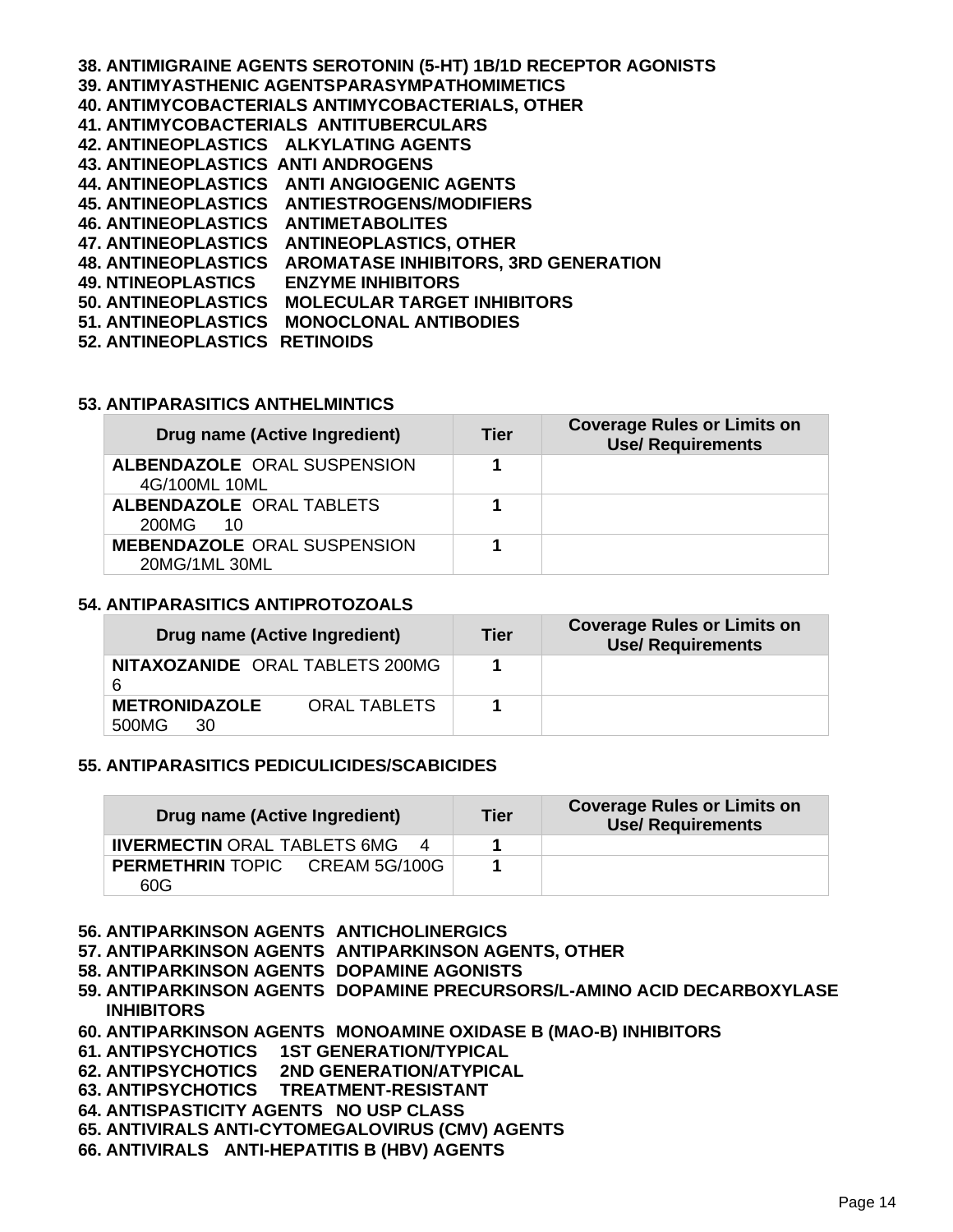#### **67. ANTIVIRALS ANTI-HEPATITIS C (HBC) AGENTS**

- **68. ANTIVIRALS ANTI-HIV AGENTS, NON- NUCLEOSIDE REVERSE TRANSCRIPTASE INHIBITORS**
- **69. ANTIVIRALS ANTI-HIV AGENTS, NUCLEOSIDE AND NUCLEOTIDE REVERSE TRANSCRIPTASE INHIBITORS**
- **70. ANTIVIRALS ANTI-HIV AGENTS, INTEGRASE INHIBITORS**
- **71. ANTIVIRALS ANTI-HIV AGENTS, OTHER**

**72. ANTIVIRALS ANTI-HIV AGENTS, PROTEASE INHIBITORS**

**73. ANTIVIRALS ANTI-INFLUENZA AGENTS**

#### **74. ANTIVIRALS ANTIHERPETIC AGENTS**

| Drug name (Active Ingredient)                      | <b>Tier</b> | <b>Coverage Rules or Limits on Use/</b><br><b>Requirements</b> |
|----------------------------------------------------|-------------|----------------------------------------------------------------|
| <b>ACICLOVIR ORAL SUSPENSION</b><br>4G/125ML 125ML |             |                                                                |
| <b>ACICLOVIR TOPIC CREAM</b><br>2G 5% 2G           |             |                                                                |

- **75. ANXIOLYTICS ANXIOLYTICS, OTHER**
- **76. ANXIOLYTICSSSRIS/SNRIS (SELECTIVE SEROTONIN REUPTAKE INHIBITORS/SEROTONIN AND NOREPINEPHRINE REUPTAKE INHIBITORS)**
- **77. ANXOLYTICS BENZODIASEPINES**
- **78. BIPOLAR AGENTS BIPOLAR AGENTS, OTHER**
- **79. BIPOLAR AGENTS MOOD STABILIZERS**

#### **80. BLOOD GLUCOSE REGULATORS ANTIDIABETIC AGENTS**

| Drug name (Active Ingredient)              | <b>Tier</b> | <b>Coverage Rules or Limits on Use/</b><br><b>Requirements</b> |
|--------------------------------------------|-------------|----------------------------------------------------------------|
| <b>METFORMIN ORAL TABLETS 850MG</b><br>30  |             |                                                                |
| <b>METFORMIN ORAL TABLETS 1000MG</b><br>30 |             |                                                                |
| <b>METFORMIN ORAL TABLET 500MG 60</b>      |             |                                                                |

#### **81. BLOOD GLUCOSE REGULATORS GLYCEMIC AGENTS**

#### **82. BLOOD GLUCOSE REGULATORS INSULINS**

**83. BLOOD PRODUCTS/ MODIFIERS/ VOLUME EXPANDERS ANTICOAGULANTS**

**84. BLOOD PRODUCTS/ MODIFIERS/ VOLUME EXPANDERS BLOOD FORMATION MODIFIERS**

**85. BLOOD PRODUCTS/ MODIFIERS/ VOLUME EXPANDERS COAGULANTS**

**86. BLOOD PRODUCTS/ MODIFIERS/ VOLUME EXPANDERS PLATELET MODIFYING AGENTS**

**87. CARDIOVASCULAR AGENTS ALPHA-ADRENERGIC AGONISTS**

**88. CARDIOVASCULAR AGENTS ALPHA-ADRENERGIC BLOCKING AGENTS**

**89. CARDIOVASCULAR AGENTS ANGIOTENSIN II RECEPTOR ANTAGONISTS**

#### **90. CARDIOVASCULAR AGENTS ANGIOTENSIN-CONVERTING ENZYME (ACE) INHIBITORS**

| Drug name (Active Ingredient)             | <b>Tier</b> | <b>Coverage Rules or Limits on</b><br><b>Use/ Requirements</b> |
|-------------------------------------------|-------------|----------------------------------------------------------------|
| <b>LOSARTAN ORAL TABLET 100MG W</b><br>30 |             |                                                                |

#### **91. CARDIOVASCULAR AGENTS ANTIARRHYTHMICS 92. CARDIOVASCULAR AGENTS BETA-ADRENERGIC BLOCKING AGENTS**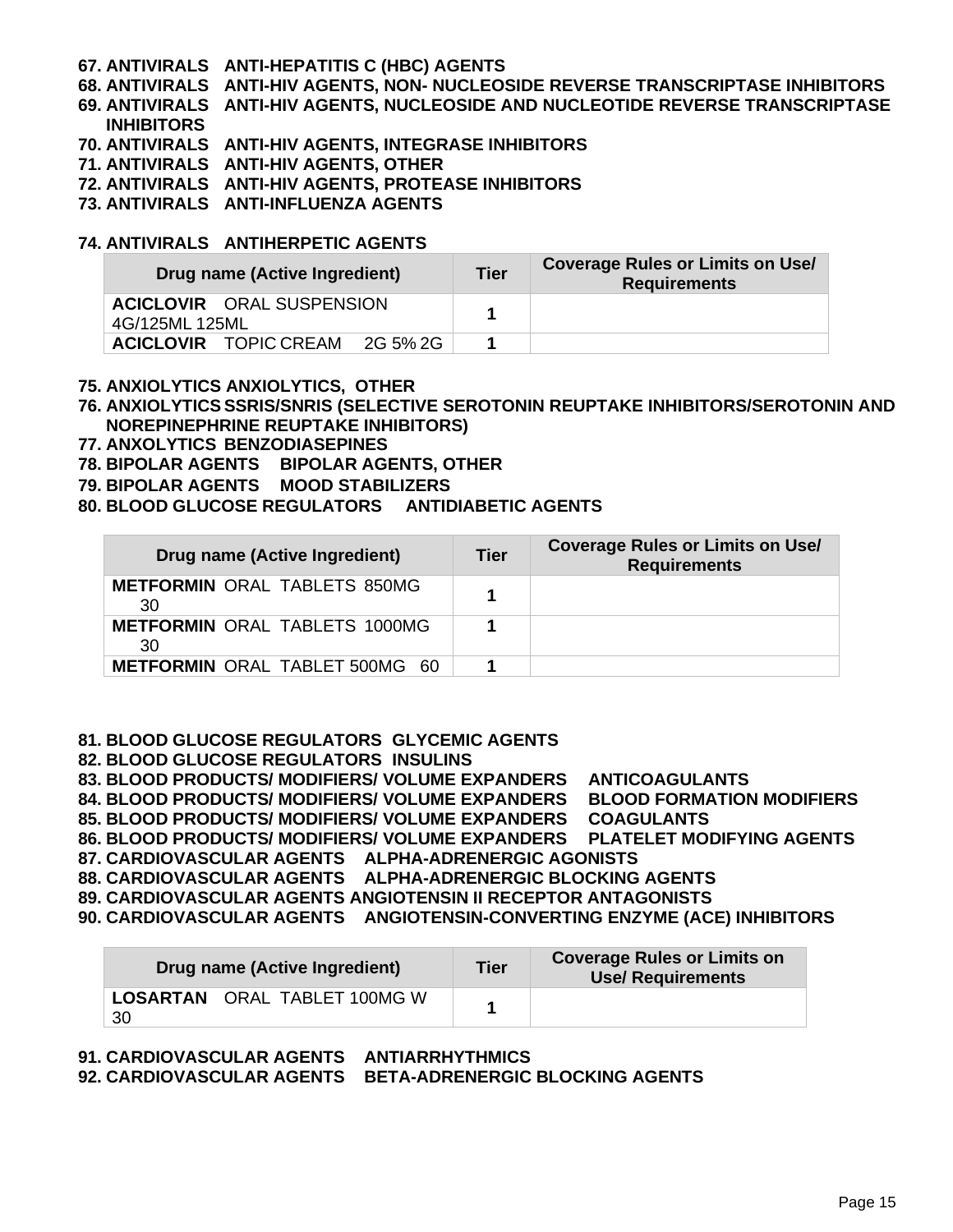#### **93. CARDIOVASCULAR AGENTS CALCIUM CHANNEL BLOCKING AGENTS**

| <b>Drug name (Active Ingredient)</b>         | <b>Tier</b> | <b>Coverage Rules or Limits on</b><br><b>Use/ Requirements</b> |
|----------------------------------------------|-------------|----------------------------------------------------------------|
| <b>AMLODIPINE ORAL CAPSULES 5MG</b><br>30    |             |                                                                |
| <b>NIFEDIPINE ORAL CAPSULES 30MG</b><br>W 30 |             |                                                                |
| <b>NIFEDIPINE ORAL CAPSULES</b><br>10MG 30   |             |                                                                |

#### **94. CARDIOVASCULAR AGENTS CARDIOVASCULAR AGENTS, OTHER**

| Drug name (Active Ingredient)                          | <b>Tier</b> | <b>Coverage Rules or Limits on</b><br><b>Use/ Requirements</b> |
|--------------------------------------------------------|-------------|----------------------------------------------------------------|
| DIOSMINE/HESPERIDINE ORAL<br>TABLETS450MG/50MG<br>-20. |             |                                                                |

#### **95. CARDIOVASCULAR AGENTS DIURETICS, CARBONIC ANHYDRASE INHIBITORS**

#### **96. CARDIOVASCULAR AGENTS DIURETICS, LOOP**

| Drug name (Active Ingredient)               | <b>Tier</b> | <b>Coverage Rules or Limits on</b><br><b>Use/ Requirements</b> |
|---------------------------------------------|-------------|----------------------------------------------------------------|
| FUROSEMIDA FUROSEMIDE ORAL<br>PILLS 40MG 24 |             |                                                                |

#### **97. CARDIOVASCULAR AGENTS DIURETICS, POTASSIUM-SPARING**

| Drug name (Active Ingredient)          | <b>Tier</b> | <b>Coverage Rules or Limits on</b><br><b>Use/ Requirements</b> |
|----------------------------------------|-------------|----------------------------------------------------------------|
| SPIRONOLACTONE ORAL TABLETS<br>25MG 30 |             |                                                                |
| SPIRONOLACTONE ORAL TABLETS<br>25MG 14 |             |                                                                |

#### **98. CARDIOVASCULAR AGENTS DIURETICS, THIAZIDE**

| Drug name (Active Ingredient)                        | <b>Tier</b> | <b>Coverage Rules or Limits on</b><br><b>Use/ Requirements</b> |
|------------------------------------------------------|-------------|----------------------------------------------------------------|
| CLORTALIDONE ORAL TABLETS 50MG<br>30                 |             |                                                                |
| <b>HYDROCHLOROTIAZIDE</b><br>ORAL<br>TABLETS 25MG 30 |             |                                                                |

#### **99. CARDIOVASCULAR AGENTS DYSLIPIDEMICS, FIBRIC ACID DERIVATIVES 100.CARDIOVASCULAR AGENTS DYSLIPIDEMICS, HMG COA REDUCTASE INHIBITORS 101.CARDIOVASCULAR AGENTS DYSLIPIDEMICS, OTHER 102.CARDIOVASCULAR AGENTS VASODILATORS, DIRECT-ACTING ARTERIAL/VENOUS**

| Drug name (Active Ingredient)                                      | Tier | <b>Coverage Rules or Limits on</b><br><b>Use/ Requirements</b> |
|--------------------------------------------------------------------|------|----------------------------------------------------------------|
| <b>DINITRATE OF ISOSORBIDE ORAL</b><br>TABLETS10MG 40              |      |                                                                |
| <b>DINITRATE OF ISOSORBIDE</b><br><b>SUBLINGUAL TABLETS 5MG 40</b> |      |                                                                |

#### **103.CARDIOVASCULAR AGENTS VASODILATORS, DIRECT-ACTING ARTERIAL/VENOUS**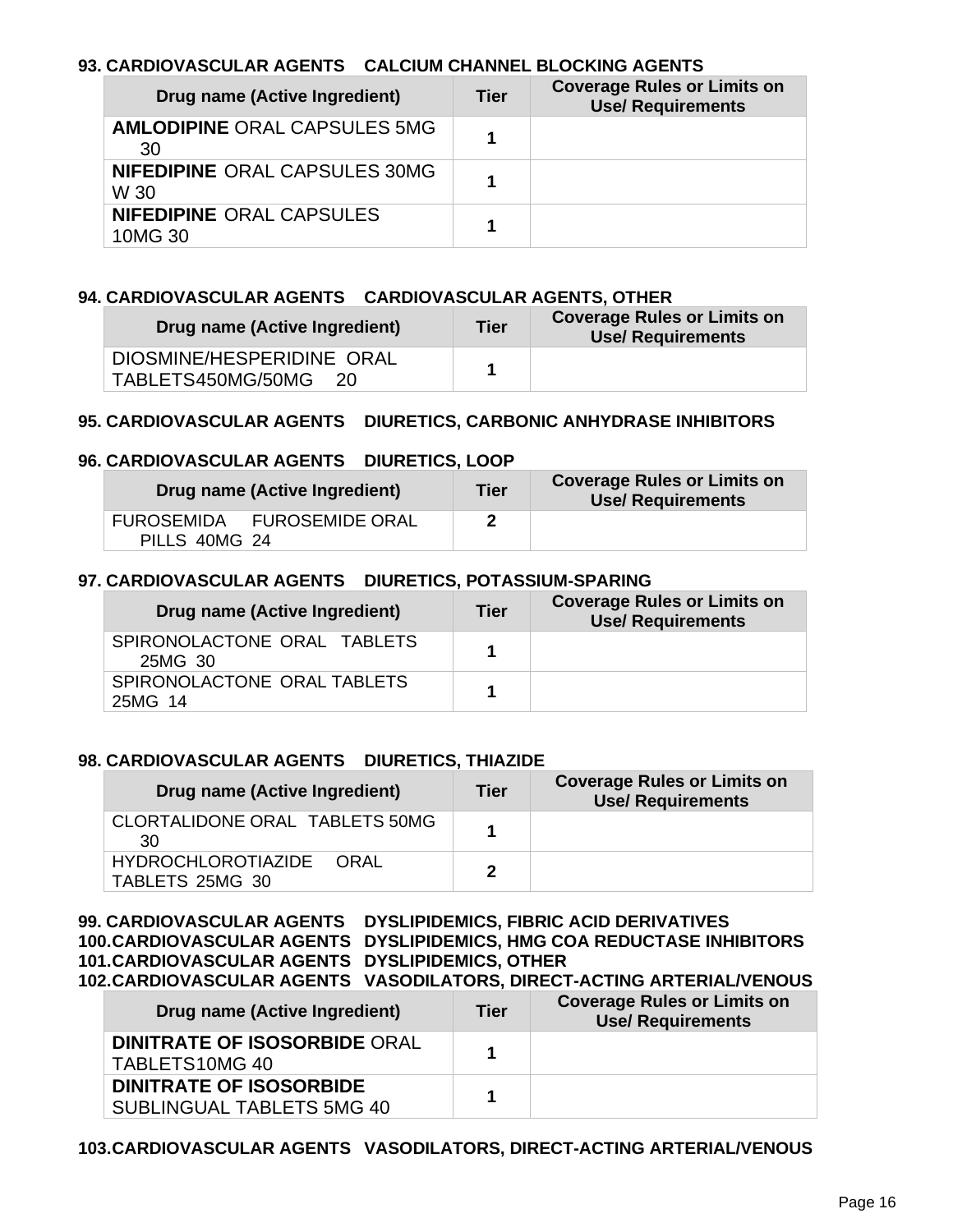#### **104.CENTRAL NERVOUS SYSTEM AGENTS ATTENTION DEFICIT HYPERACTIVITY DISORDER AGENTS, AMPHETAMINES**

**105.CENTRAL NERVOUS SYSTEM AGENTS ATTENTION DEFICIT HYPERACTIVITY DISORDER AGENTS, NON-AMPHETAMINES**

**106.CENTRAL NERVOUS SYSTEM AGENTS CENTRAL NERVOUS SYSTEM AGENTS, OTHER 107.CENTRAL NERVOUS SYSTEM AGENTS FIBROMYALGIA AGENTS 108.CENTRAL NERVOUS SYSTEM AGENTS MULTIPLE SCLEROSIS AGENTS 109.DENTAL AND ORAL AGENTS NO USP CLASS**

#### **110.DERMATOLOGICAL AGENTS NO USP CLASS**

| Drug name (Active Ingredient)              | Tier | <b>Coverage Rules or Limits on</b><br><b>Use/ Requirements</b> |
|--------------------------------------------|------|----------------------------------------------------------------|
| BETAMETHASONE TOPIC CREAM<br>30G<br>0.5/1G |      |                                                                |

**111.ENZYME REPLACEMENT/ MODIFIE RS NO USP CLASS 112.GASTROINTESTINAL AGENTSANTISPASMODICS, GASTROINTESTINAL 113.GASTROINTESTINAL AGENTSGASTROINTESTINAL AGENTS, OTHER 114.GASTROINTESTINAL AGENTSHISTAMINE2 (H2) RECEPTOR ANTAGONISTS 115.GASTROINTESTINAL AGENTSIRRITABLE BOWEL SYNDROME AGENTS 116.GASTROINTESTINAL AGENTSLAXATIVES 117.GASTROINTESTINAL AGENTS PROTECTANTS**

| Drug name (Active Ingredient)                 | Tier | <b>Coverage Rules or Limits on</b><br><b>Use/ Requirements</b> |
|-----------------------------------------------|------|----------------------------------------------------------------|
| <b>LACTULOSE ORAL SYRUP 66.7G W</b><br>120 ML |      |                                                                |

#### **118.GASTROINTESTINAL AGENTSPROTON PUMP INHIBITORS**

|          | Drug name (Active Ingredient)   | Tier | <b>Coverage Rules or Limits on</b><br><b>Use/ Requirements</b> |
|----------|---------------------------------|------|----------------------------------------------------------------|
| 40MG 7+7 | <b>OMEPRAZOLE</b> ORAL CAPSULES |      |                                                                |

#### **119.GENITOURINARY AGENTS ANTISPASMODICS, URINARY**

| Drug name (Active Ingredient)                           | <b>Tier</b> | <b>Coverage Rules or Limits on</b><br><b>Use/ Requirements</b> |
|---------------------------------------------------------|-------------|----------------------------------------------------------------|
| <b>NITROFURANTOIN ORAL CAPSULES</b><br>100MG<br>- 40    |             |                                                                |
| NITROFURANTOIN ORAL ORAL<br>SUSPENSION 25MG X 5ML 120ML |             |                                                                |

#### **120.GENITOURINARY AGENTS BENIGN PROSTATIC HYPERTROPHY AGENTS 121.GENITOURINARY AGENTS GENITOURINARY AGENTS, OTHER 122.GENITOURINARY AGENTS PHOSPHATE BINDERS**

#### **123.HORMONAL AGENTS, STIMULANT/ REPLACEMENT/MODIFYING (ADRENAL) No USP CLASS**

| Drug name (Active Ingredient)             | <b>Tier</b> | <b>Coverage Rules or Limits on</b><br><b>Use/ Requirements</b> |
|-------------------------------------------|-------------|----------------------------------------------------------------|
| DEXAMETHASONE ORAL TABLETS<br>0.5MG/ML 30 | 1           |                                                                |
| DEXAMETHASONE ORAL TABLETS<br>.75MG 1     |             |                                                                |
| DEXAMETHASONE ORAL TABLETS<br>$4MG$ $3'$  |             |                                                                |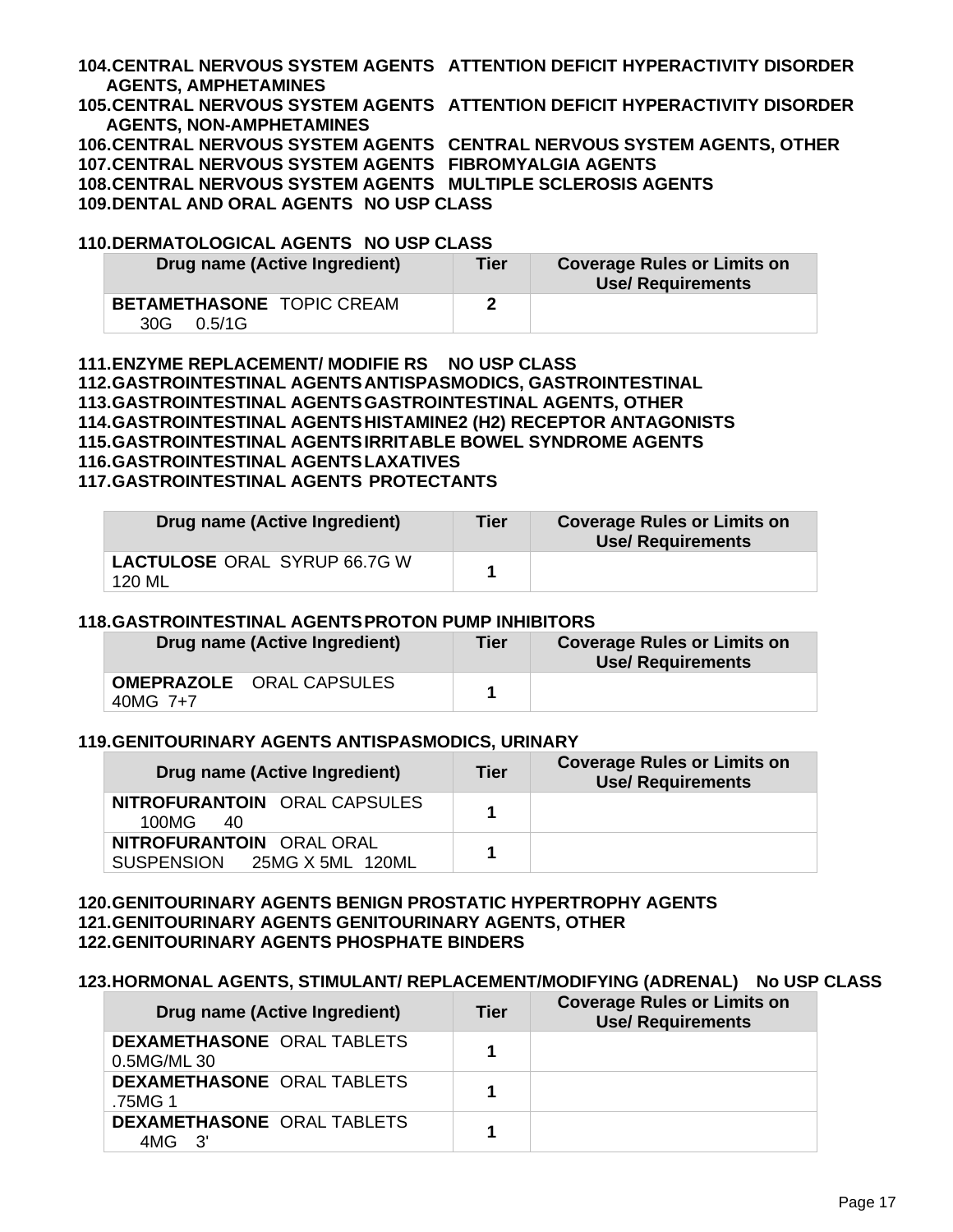**124.HORMONAL AGENTS, STIMULANT/ REPLACEMENT/MODIFY ING (PITUITARY) NO USP CLASS 125.HORMONAL AGENTS, STIMULANT/ REPLACEMENT/MODIFY ING (PROSTAGLANDINS) NO USP CLASS 126.HORMONAL AGENTS, STIMULANT/ REPLACEMENT/MODIFY ING (SEX HORMONES/ MODIFIERS) ANABOLIC STEROIDS 127.HORMONAL AGENTS, STIMULANT/ REPLACEMENT/MODIFY ING (SEX HORMONES/ MODIFIERS) ANDROGENS 128.HORMONAL AGENTS, STIMULANT/ REPLACEMENT/MODIFY ING (SEX HORMONES/ MODIFIERS) ESTROGENS 129.HORMONAL AGENTS, STIMULANT/ REPLACEMENT/MODIFY ING (SEX HORMONES/ MODIFIERS) PROGESTERONE AGONISTS/ANTAGONISTS 130.(SEX HORMONES/ MODIFIERS) HORMONAL AGENTS, STIMULANT/ REPLACEMENT/MODIFY ING PROGESTINS 131.(SEX HORMONES/ MODIFIERS) SELECTIVE ESTROGEN RECEPTOR MODIFYING AGENTS 132.HORMONAL AGENTS, STIMULANT/ REPLACEMENT/MODIFY ING (THYROID) NO USP CLASS 133.SP CLASS 134.HORMONAL AGENTS, SUPPRESSANT (PARATHYROID) NO USP CLASS 135.HORMONAL AGENTS, SUPPRESSANT (PITUITARY) NO USP CLASS 136.HORMONAL AGENTS, SUPPRESSANT (THYROID) ANTITHYROID AGENTS 137.IMMUNOLOGICAL AGENTS ANGIOEDEMA (HAE) AGENTS 138.IMMUNOLOGICAL AGENTS IMMUNE SUPPRESSANTS 139.IMMUNOLOGICAL AGENTS IMMUNIZING AGENTS, PASSIVE 140.IMMUNOLOGICAL AGENTS IMMUNOMODULATORS 141.INFLAMMATORY BOWEL DISEASE AGENTSAMINOSALICYLATES 142.INFLAMMATORY BOWEL DISEASE AGENTSGLUCOCORTICOIDS 143.INFLAMMATORY BOWEL DISEASE AGENTSSULFONAMIDES 144.METABOLIC BONE DISEASE AGENTS NO USP CLASS 145.OPHTHALMIC AGENTS OPHTHALMIC PROSTAGLANDIN AND PROSTAMIDE ANALOGS 146.OPHTHALMIC AGENTS OPHTHALMIC AGENTS, OTHER**

| Drug name (Active Ingredient)                                                                 | Tier | <b>Coverage Rules or Limits on</b><br><b>Use/ Requirements</b> |
|-----------------------------------------------------------------------------------------------|------|----------------------------------------------------------------|
| NEOMICINA/POLIMINA B/GRAMICIDINA<br><b>OPHTHALMIC DROPS</b><br>1.75MG/5000UI/0.025MG/1ML 15ML |      |                                                                |

#### **147.OPHTHALMIC AGENTS OPHTHALMIC ANTI-ALLERGY AGENTS**

| Drug name (Active Ingredient)                                                                       | Tier | <b>Coverage Rules or Limits on</b><br><b>Use/ Requirements</b> |
|-----------------------------------------------------------------------------------------------------|------|----------------------------------------------------------------|
| SODIOOXYMETAZOLINE/SODIUM<br>HYALURONATE OPHTHALMIC<br>OPHTHALMIC SOLUTION 0.125MG/1MG<br>$X$ 0.5ML |      |                                                                |

#### **148.OPHTHALMIC AGENTS OPHTHALMIC ANTI- INFLAMMATORIES.**

| Drug name (Active Ingredient)                                   | Tier | <b>Coverage Rules or Limits on</b><br><b>Use/ Requirements</b> |
|-----------------------------------------------------------------|------|----------------------------------------------------------------|
| DEXAMETHASONE/TOBRAMYCIN<br>OPHTHALMIC OINTMENT<br>3MG/MG 3.5MG |      |                                                                |

#### **149.OPHTHALMIC AGENTS OPHTHALMIC ANTIGLAUCOMA AGENTS 150.OTIC AGENTS NO USP CLASS**

**151.RESPIRATORY TRACT AGENTS/PULMONARY AGENTS ANTI-INFLAMMATORIES, INHALED CORTICOSTEROIDS**